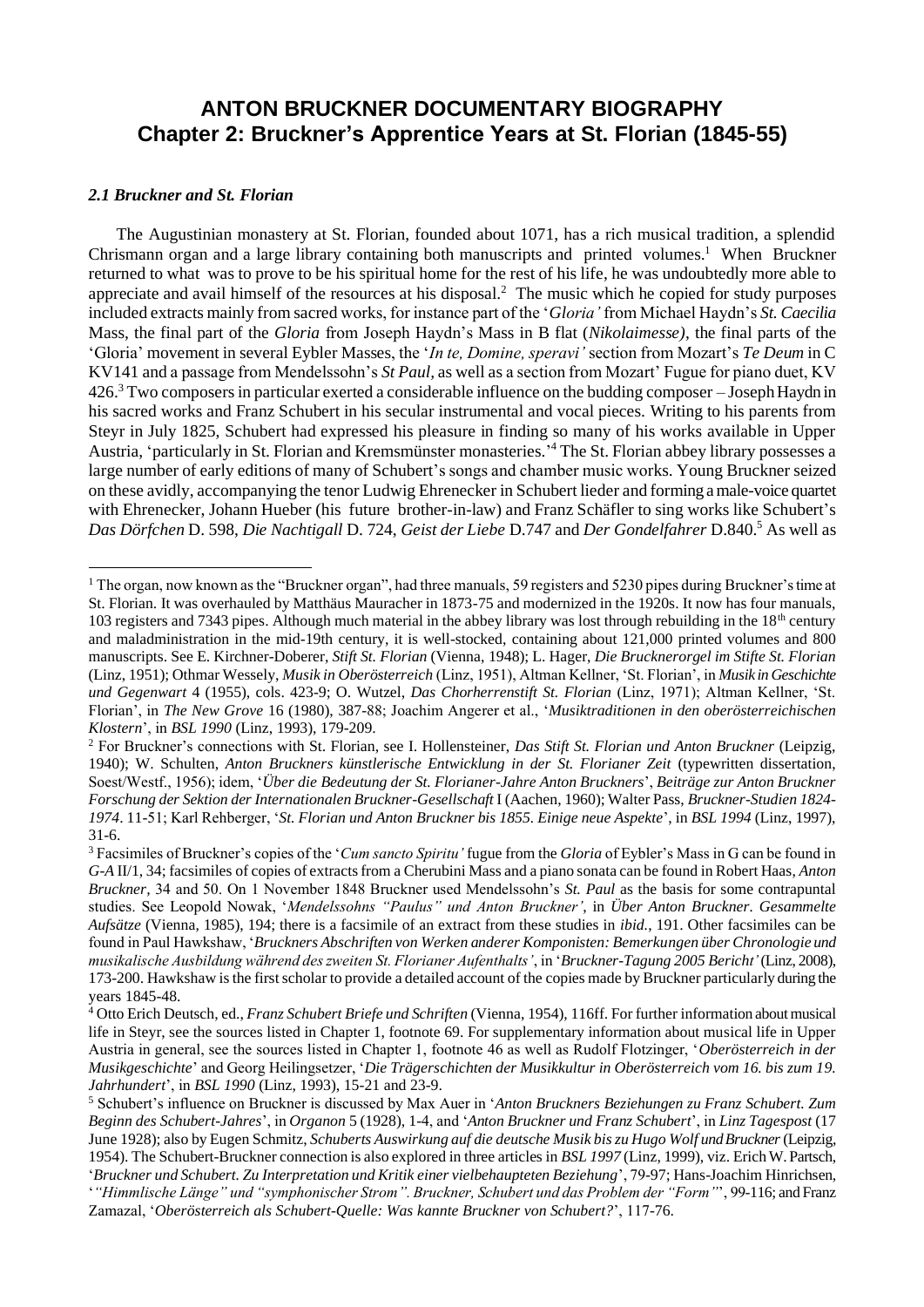being intimately involved with music-making in St. Florian, Bruckner travelled occasionally to Linz to attend organ recitals at the Cathedral and choral and orchestral concerts organized by the *Musikverein*.It is possible that he was at one of the two performances of Mendelssohn's oratorio *St. Paul* in December 1847 and January 1848. Although Mendelssohn was not represented by the same quantity of works as Schubert in the St. Florian library, his influence on Bruckner was by no means inconsiderable.<sup>6</sup>

Bruckner's duties at the village school in St. Florian included four hours' teaching each day (8-10, 12-2) in the two most junior classes, teaching in the Sunday school, as well as giving piano and violin lessons to four of the choirboys. For this he received an annual salary of 36 florins, but his income would have been supplemented by the private tuition he provided for two young members of the aristocracy. <sup>7</sup> He received organ lessons from Anton Kattinger, the abbey organist, continued travelling to Enns for a year or so for theoretical studies with Zenetti, and worked his way through the syllabus of the *Oberrealgymnasium* (upper secondary school) with one of the novices at the abbey, Josef Rom. He stayed at the home of his former teacher, the headmaster Michael Bogner with whom he was on good terms and with whose daughter Aloisia he was on even better terms, judging from some pieces specifically dedicated to her!<sup>8</sup> During his time at St. Florian Bruckner took on more piano pupils and was sufficiently motivated by his teaching to compose a few pieces for piano duet.<sup>9</sup>

One of Bruckner's closest friends during these early St. Florian years was Franz Sailer (1803-1848), a judicial actuary and the godfather of Bruckner's younger brother, Ignaz. He was a keen music lover, an admirer of Bruckner's improvisational skills and the possessor of a new Bösendorfer grand piano upon which Bruckner was able to practise. When Sailer died suddenly of a heart attack in mid-September 1848, Bruckner inherited the piano which remained with him until the end of his life and became the "sounding board" for all his compositions. He certainly practised long and hard on it in these early days as well as spending many hours on the so-called "workday organ" in the abbey.<sup>10</sup> In memory of Sailer Bruckner wrote his first important major work – the *Requiem* in D minor WAB 39, completed in 1849 and first performed on 15 September – the first anniversary of Sailer's death – in St. Florian. According to a diary entry by Father Beda Piringer, another performance of the work three months later, on 11 December, in Kremsmünster abbey was well received:

A Requiem by the St. Florian school assistant Bruckner was performed. It made a very good impression. The young man is an organ virtuoso. He performed after Vespers. He and his companion were invited to dine with us.<sup>11</sup>

Bruckner was comparatively untouched by the revolutionary happenings of 1848, although he enrolled in the National Guard and took part in some military exercises.<sup>12</sup> Of greater consequence for his musical development and his future career was his appointment as provisional organist at St. Florian on 28 February 1850. Kattinger had been promoted to a position as tax inspector at Kremsmünster and Bruckner, who had often acted as Kattinger's deputy since 1845, now had the responsibility of taking a more prominent part in the performance of church music in the abbey. Earlier, in 1848, he had received a fine testimonial from Kattinger who complimented

<sup>6</sup> Mendelssohn's influence on Bruckner is discussed by Othmar Wessely in '*Bruckners Mendelssohn-Kenntnis*', *Bruckner-Studien 1824-1974* (Vienna, 1975), 81-112, and by Michael Märker in '*Hat Bruckner das Adagio der Zweiten im "Mendelssohnschen Stil mit Honigsüße" komponiert? Über die Mendelssohn-Rezeption Anton Bruckners*', *BSL 1997* (Linz, 1999), 177-86.

<sup>7</sup>See Franz Zamazal, '*Bruckner als Volkschullehrer in St.Florian. Anmerkungen zum Schulwesen und zur Lehrerschaft*', in Theophil Antonicek, Andreas Lindner and Klaus Petermayr (ed), *Bruckner-Tagung 2005 Bericht* (Linz, ABIL, 2008), 27-35 for further information about the St Florian school and Bruckner's teaching duties.

<sup>8</sup> These are a *Lancier-Quadrille* WAB 120 for piano (c. 1850), a *Steiermärker* WAB 122 for piano (c. 1850) and a *Frühlingslied* WAB 68 for voice and piano (1851). They are discussed in more detail later.

<sup>&</sup>lt;sup>9</sup> These include a *Quadrille* WAB 121 (1854), dedicated to Georg Ruckensteiner whose daughter Marie was one of his pupils, and *Drei kleine Vortragsstücke* WAB 124 (1852-54), written for the children of the St. Florian notary, Josef Marböck. See later in the chapter.

<sup>10</sup>See Andrea Harrandt, '*"der mir…seinen herrlichen Bösendorfer Flügel widmete". Ludwig Bösendorfer zum 100. Todestag*', in IBG *Mitteilungsblatt* no.92 (Vienna, June 2019), 6-10 for further information about this piano which was temporarily in the possession of Bruckner's great-niece Laura Hueber after Bruckner's death before being sent to St Florian. <sup>11</sup>See *G-A* II/1 (1928), 69. See also Altman Kellner, *Musikgeschichte des Stiftes Kremsmünster* (Kassel, 1956), 673ff. where the diarist is given as Theodor Hagn.

 $12$  There is a facsimile of a double page of the register of members of the St. Florian branch of the National Guard, signed by the commandant, Georg Ruckensteiner, and dated 7 February 1849, in Erich W. Partsch, '*Unbekannte Bruckner – Dokumente zum Revolutionsjahr 1848*', *IBG Mitteilungsblatt* no.44 (Vienna, June 1995), 24-25. The original is in the *Oberösterreichisches Landesarchiv*, Linz.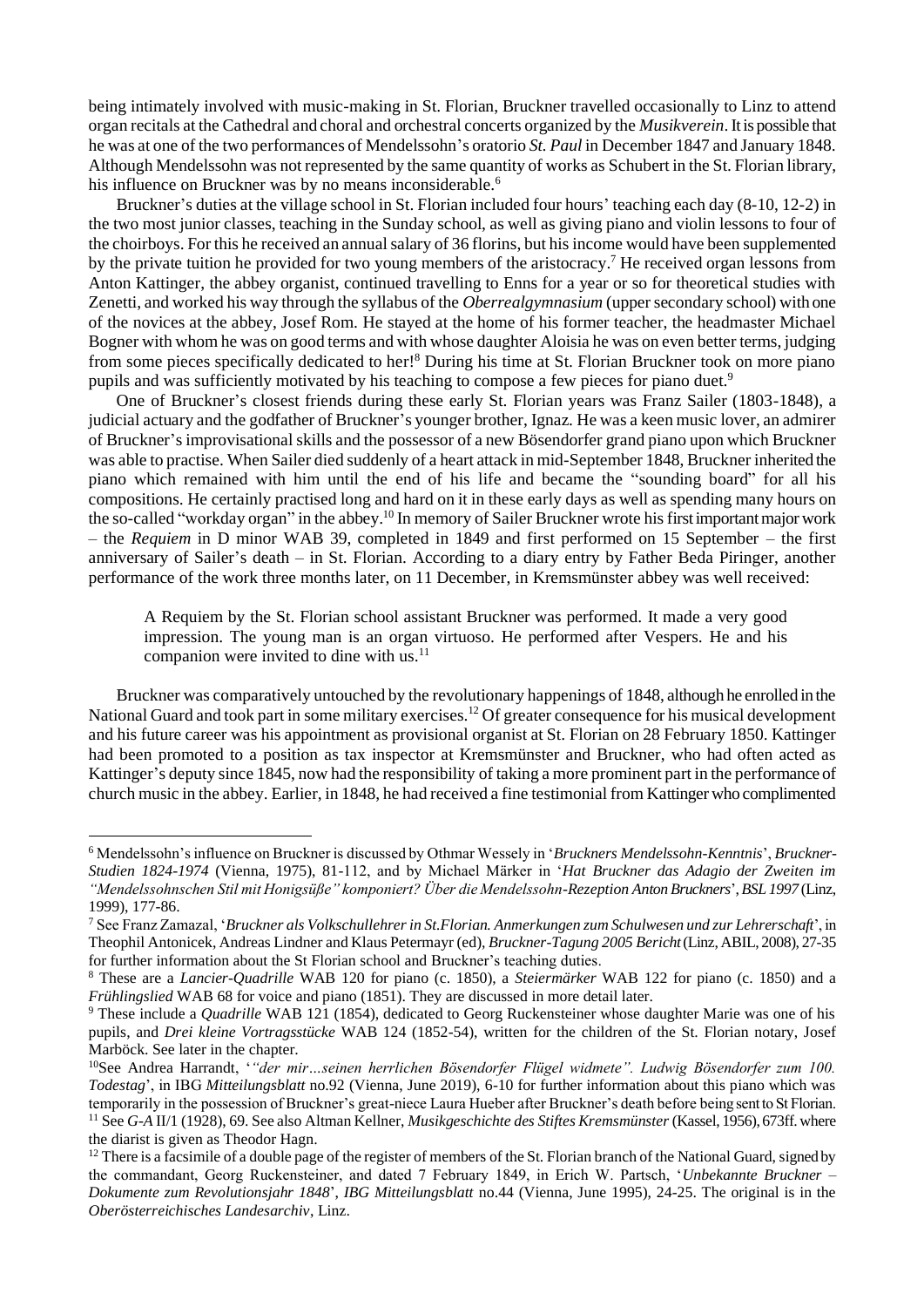him on his figured bass playing – 'the fruit of conscientious theoretical study' – and his improvisational abilities, and was confident that he would acquit himself with distinction in an open examination.<sup>13</sup> It was probably at about this time that Bruckner was able to test himself against Kattinger and Anton Weiß from Wilhering abbey in an organ improvisation contest at St. Florian. According to Josef Seiberl, Bruckner's playing in the late 1840s did not have either the contrapuntal mastery or the rich inventiveness evident in later performances.<sup>14</sup> Nevertheless, he was a good enough player to impress Josef Pfeiffer, a well-known provincial composer and the organist of Seitenstetten abbey, who furnished Bruckner with a glowing testimonial and predicted a very bright future for the young musician both as an organist and, on the strength of some compositions he had seen, as a composer.<sup>15</sup>

As the provisional organist Bruckner received an annual salary of 80 florins. This, together with the income he received as a schoolteacher and private teacher, made him feel "like a prince", as he recalled later in life. He was certainly not attracted to a piano teaching position at a school in Kremsmünster which was offered to him in 1848. As Göllerich points out, Bruckner's growing mastery of the organ and his sensitivity to the splendid surroundings were to exert an influence on his later symphonic compositions:

... Bruckner's later stature as a symphonist can only be properly appreciated when it is traced back to his time of growing and maturing at the great organ of St. Florian. His unbounded youthful enthusiasm and keen imagination were overwhelmed by the total art-work of the Catholic religion with its colossal architecture, magnificent paintings, splendid vestments, narcotic clouds of incense, majestic singing and the sound of the full organ.<sup>16</sup>

Although music was beginning to occupy more and more of Bruckner's energy and attention, he by no means neglected his schoolmaster duties. A new improved two-year course to prepare candidates for high school teaching had been introduced in Linz, and Bruckner entered the course as an external candidate in 1850, receiving help from Johann Paulitsch and Ferdinand Aigner, two of the St. Florian priests. Between May 1850 and October 1851 Bruckner sat four sets of examinations, passing most of them with distinction. References which he received from Michael Arneth, abbot of St. Florian, and Jodok Stülz, the parish priest, have been interpreted as a kind of corrective to criticism he may have received from some townspeople concerning the possible neglect of his teaching duties. Franz Zamazal, however, is inclined to the view that it was 'the assurance of a service contract with St. Florian abbey for an indefinite period, with the qualification that it would last as long as Bruckner fulfilled his duties to the satisfaction of his superiors.'<sup>17</sup> Both Arneth and Stülz were entirely satisfied with his conduct and conscientious application. Indeed, Stülz was at pains to point out that Bruckner had:

... gained the respect and love of all the parishioners not only because of his devotion to teaching and friendly and benevolent treatment of the schoolchildren but also as a result of his indefatigable efforts to develop his skills as a teacher and musician and his general behaviour which was entirely respectable and beyond reproach.<sup>18</sup>

<sup>13</sup> The full text of the testimonial, dated St. Florian, 2 March 1848, can be found in *G-A* II/1, 95-96, and Leopold Nowak, *Anton Bruckner. Musik und Leben* (Linz, 1973), 311. There is also a facsimile of the testimonial in the latter, 69; the original is in St. Florian. Kattinger's testimonial cannot be considered as a recommendation for Bruckner to succeed him as abbey organist (as stated in *G-A* II/1, 95), but should simply be viewed in the same light as another testimonial from Joseph Pfeiffer in 1848; see footnote 15. Nor is there any evidence to suggest that Bruckner was appointed provisional organist as early as 1848. It seems that Kattinger did not leave St. Florian until late 1849, after the death of his wife.

<sup>&</sup>lt;sup>14</sup> See also Chapter 1, footnote 52. For further remarks about Bruckner's organ playing in his early years, see Othmar Wessely, '*Der junge Bruckner und sein Orgelspiel*', in *ABDS* 10 (1994), 62ff., and Erwin Horn, '*Zwischen Interpretation und Improvisation. Anton Bruckner als Organist*', in *BSL 1995* (Linz, 1997), 111-39.

<sup>&</sup>lt;sup>15</sup> See *G-A* II/1, 97-98, and Othmar Wessely, *ABDS* 10, 94 for the text of this testimonial, dated Seitenstetten, 1 July 1848; the original is in St. Florian. Josef Anton Pfeiffer (1776-1859) was also a school director in Seitenstetten. For further information about Pfeiffer and his compositions, see Reinhold Meyer, 'Joseph Anton Pfeiffer – Ein Seitenstettner Stiftsmusiker mit Bruckner-Bezug', in *ABIL Mitteilungen* no.13 (May 2014), 7-10. One of Pfeiffer's pupils was Josef Seiberl, later organist of St. Florian abbey [not to be confused with the other Josef Seiberl who attended the teacher-training course in Linz at the same time as Bruckner! - see also footnote 20].

<sup>16</sup> *G-A* II/1, 99.

<sup>17</sup>Franz Zamazal, '*Bruckner als Volkschullehrer*', *BSL 1988* (Linz, 1992), 33; cf. *G-A* II/1,110-11 See also Wessely, *ABDS*  10, 231 and 237ff. for details of the examination certificates Bruckner received; the originals are in St. Florian.

<sup>18</sup> The texts of Stülz's and Arneth's testimonials, dated 6 and 13 September 1851 respectively, can be found in *G-A* II/1,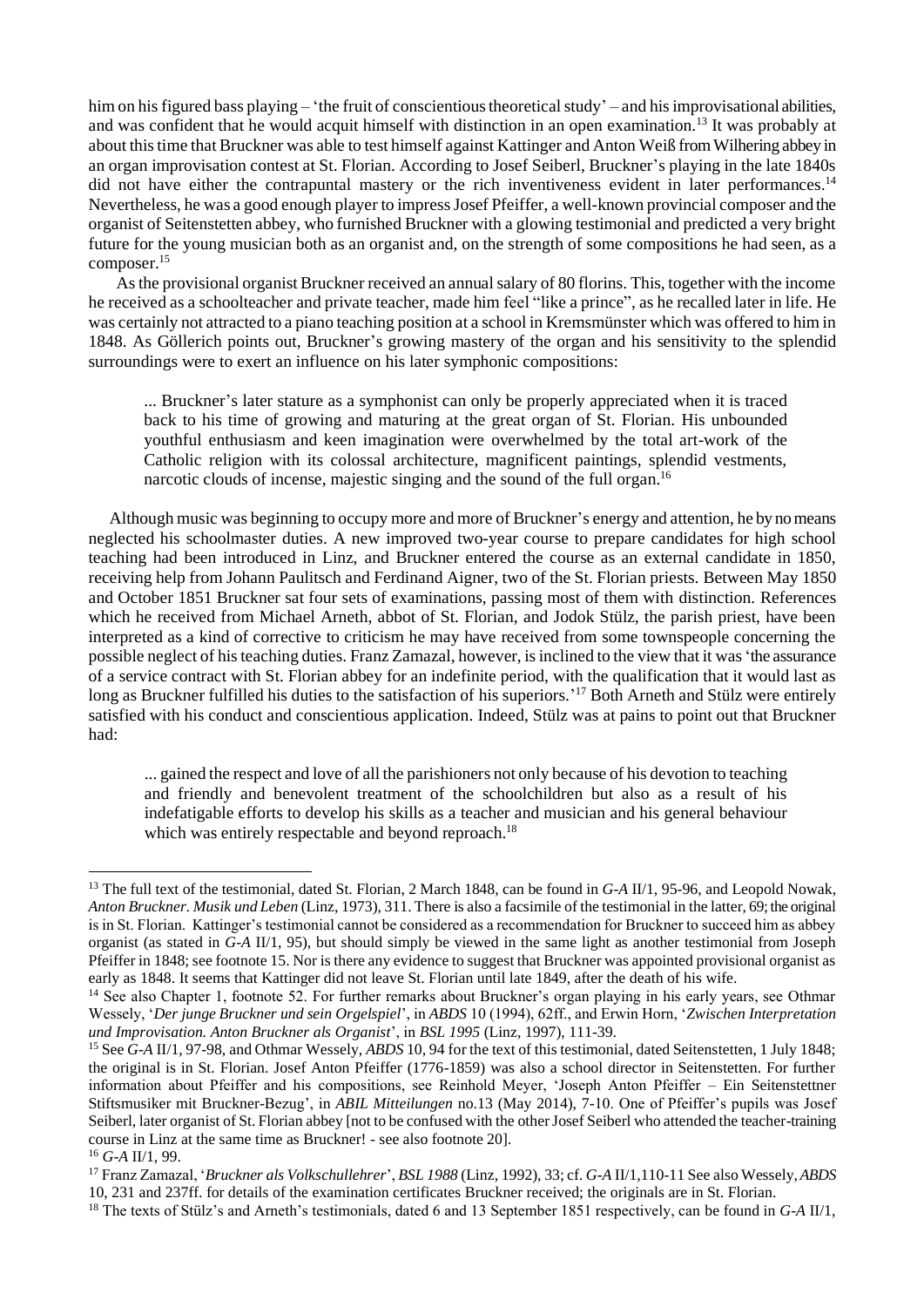Life at St. Florian was by no means idyllic. By 1852 Bruckner was clearly unsettled and was feeling more and more isolated. A possible source of frustration was the fact that his provisional appointment as organist had not been made definitive.<sup>19</sup> His desire to get married remained unfulfilled, and there was yet another unrequited love affair – this time involving a girl called Antonie Werner, daughter of the local tax inspector. In March Bruckner wrote to his friend Josef Seiberl, now a teacher in Eferding, informing him of some of the changes that had taken place at St. Florian and enclosing the manuscript copy of *Die Geburt* WAB 69, a piece for male-voice choir dedicated to Seiberl and written specially for his name-day. Bruckner was quite clearly at a low ebb emotionally:

... I have very few friends that I can really call friends, and when one of them asks for something, it will certainly not be forgotten – particularly when that one is you! Ehrenecker is in Enns. His successor, Ebner from Dietach, has had to return home again to visit his ailing father. Schäfler has died of a nervous disease; my Requiem was performed at his funeral on 11 March. You can see what terrible changes there have been. I sit all alone in my little room, forsaken and very sad. Let me hear from you soon...<sup>20</sup>

Bruckner turned his attention once again to studying for another examination – the *Hauptlehrer-Prüfung* – in Linz with a view to gaining additional qualifications as a teacher. He applied on 3 April 1852 to sit the examination on 22 and 23 June but did not include all the necessary certification. Permission was eventually granted on 12 June, but, by that time, Bruckner seems to have had second thoughts about taking the examination. It was not until January 1855 that he secured this qualification. Franz Scheder suggests that the death of Anton Kattinger in Kremsmünster on 17 June 1852 may have caused Bruckner to postpone the examination temporarily.<sup>21</sup> But Bruckner was also setting his sights beyond St. Florian and Linz to Vienna. In 1851, Ignaz Aßmayr, the principal director of music at the Viennese court, met Bruckner for the first time when he visited St. Florian.<sup>22</sup>

At the beginning of 1852 Bruckner travelled to Vienna to visit Aßmayr, taking with him a copy of his *Requiem*. In the course of the year Bruckner was particularly active as a composer, writing settings of *Psalm 22* WAB 34, the *Magnificat* WAB 24, and *Psalm 114* WAB 36. He dedicated the latter to Aßmayr and sent it to him on July for his name-day. The accompanying letter is full of gratitude for Aßmayr's advice and encouragement to 'continue composing diligently', but also contains further evidence of Bruckner's increasing sense of isolation at St. Florian. It was generally recognized that priests in the Augustinian order maintained a somewhat cool and distant relationship with those who were employed by them but not officially part of them:

... There is hardly anyone here to whom I can open my heart and I am frequently misunderstood – I often find this very difficult to bear. Our monastery treats music and consequently musicians as

<sup>111-12.</sup> There is a facsimile of the former in Hans Conrad Fischer, *Anton Bruckner. Sein Leben. Eine Dokumentation* (Salzburg, 1974), 69; the originals of both are in St. Florian. Jodok Stülz (1799-1872) was a noted theologian and historian. He became parish priest of St. Florian in 1853, dean of the abbey in October 1854, and succeeded Friedrich Mayr (1793- 1858) as abbot in 1859. For further information about both Stülz and Mayr, see Karl Rehberger, '*St. Florian und Anton Bruckner bis 1855. Einige neue Aspekte*', in *BSL 1994* (Linz, 1997), 33-6.

 $19$  It is possible, of course, that there was a 'gentlemen's agreement' about this (perhaps later?) In the reference which Ignaz Traumihler supplied for Bruckner in December 1855 when he was applying for the post of organist at Linz Cathedral, there is a clear suggestion that Bruckner was by that time *de facto* principal organist and officially recognised as such.

<sup>&</sup>lt;sup>20</sup> See *HSABB* I, 1 for this letter, the first of his to be preserved, from Bruckner to Seiberl, dated St. Florian, 19 March 1852. Josef Seiberl (1824-1908) was school assistant in Hörsching and Eferding in the years 1843-47 and head teacher in St. Marienkirchen bei Eferding from 1856. Anton Ehrenecker (b. 1826) was another school assistant and tenor singer at St. Florian before his move to Enns. Ebner (from Dietach, a village between Enns and Steyr) was Ehrenecker's successor for a short time, and Franz X. Schäfler had been on the administrative staff of the abbey as well as being involved in conducting the choir from 1841 to 1852. His funeral was on 11 March 1852.

<sup>21</sup> See Franz Scheder, *Anton Bruckner Chronologie. Textband* [hereafter *SchABCT*] (Tutzing: Schneider, 1996), 61. See *HSABB* 1, 1-2 for Bruckner's letter of application to the Episcopal Consistory, Linz, dated St. Florian, 3 April 1852; also Franz Zamazal, *BSL 1988*, 33 and *ABDS* 10, 231-32 and 239ff. for further details of the application procedure in 1852; the original documents are located in the *Ordinariatsarchiv*, Linz.

 $^{22}$  Ignaz Aßmayr (1790-1862) was a prominent figure in Viennese musical life. Formerly a pupil of Michael Haydn and a friend of Schubert he had now attained one of the most prestigious posts in Vienna and was a respected composer of church music.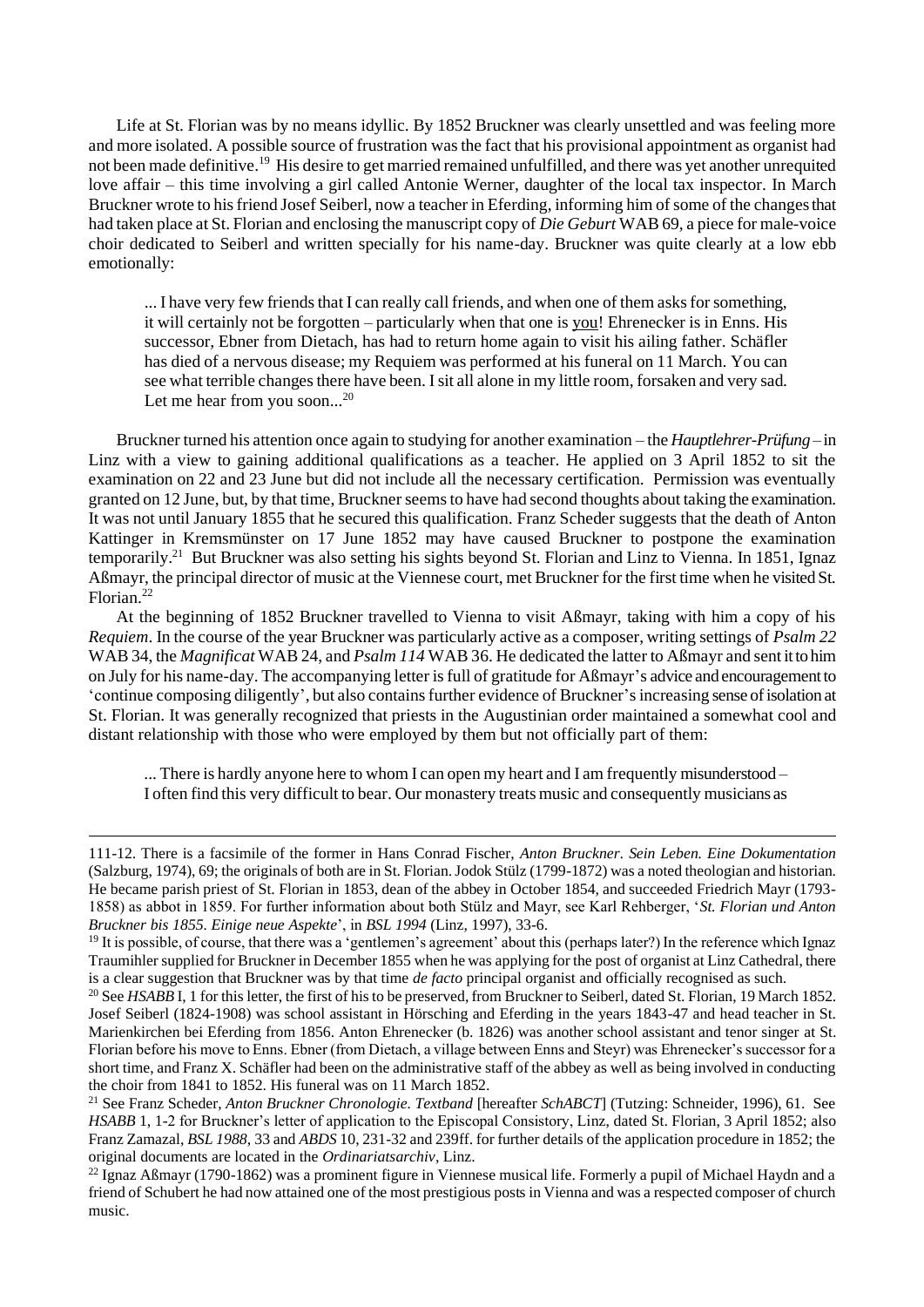well with complete indifference. If only I could speak to you again very soon! I know your excellent heart – what a consolation! I can never be happy here, and dare not reveal any plans I might have... $23$ 

When Bruckner complained in his letter about the abbey's poor treatment of musicians, he possibly had in mind the fact that Kattinger's emolument had been supplemented by a much larger salary from his secular occupation. And he was on a much lower rung of the social ladder. In recalling later that he felt 'like a prince', he obviously forgot his disenchantment with conditions at St. Florian while he stayed there. Bruckner even took on the unpaid job of a civil servant in the town from 1851 to 1853, no doubt an attempt to gain the necessary experience so that he could eventually aspire to the same kind of salary as Kattinger. There was also an element of uncertainty about where his future lay. By now an inveterate collector of testimonials, he procured one from Johann Mauser, the district judge, on 20 July 1853 and used it in applying unsuccessfully for a vacant full-time post in the civil service.<sup>24</sup> Göllerich is no doubt right in suggesting that the successful legal career being pursued by his former schoolboy friend Karl Seiberl, now a student in Vienna, as well as the attraction of the city itself were further contributory factors to Bruckner's unease at the time.<sup>25</sup> Two months later, in September 1853, Bruckner received some timely advice and direction from Franz Scharschmid. Scharschmid advised him against embarking upon a career, namely the legal profession, to which he was not suited by nature, criticised him for his one-sided leaning on Mendelssohn as a model and held up Bach as *the* example to be followed. He advised him further to stay in his present job because it would possibly lead to another in which he would be able to devote himself exclusively to music. 'The path of the true artist' was 'strewn with thorns', but it was those who were able to 'summon up the moral strength within them' and were not afraid to 'struggle against these external difficulties' who 'achieved recognition, fame and heavenly blessing.'<sup>26</sup>

In 1854 Bruckner's compositional activities increased, largely as the result of an event which caused him great personal sadness, the death of Michael Arneth who had been a sort of father-figure to him since the death of his own father in 1837. For Arneth's funeral ceremony on 28 March he wrote *Vor Arneths Grabe* WAB 53 for male voices with trombone accompaniment, and a *Libera me* in F minor WAB 22 for five-part mixed voice choir, trombones, cello, bass and organ.<sup>27</sup> For the inauguration of Arneth's successor, Friedrich Mayr, on 14 September Bruckner wrote his most ambitious work to date, a *Missa solemnis* in B flat minor WAB 29 for fourpart mixed voice choir, soloists, orchestra and organ. Having worked furiously to prepare the Mass for the first performance, Bruckner was deeply hurt when he was not invited to dine with the guests at the banquet after the ceremony. Göllerich records that he booked a table for himself at one of the local inns and ordered a five-course meal and three different types of wine because, as he quaintly put it, 'the Mass deserved it.'<sup>28</sup> The following month Bruckner asked Aßmayr to examine his organ playing, including the improvisation of a double fugue. The examination took place in Vienna in October and Aßmayr was duly impressed, noting that Bruckner had shown himself to be a 'skilful organist with a sound technique.'<sup>29</sup>

Bruckner's studies for the *Hauptlehrer-Prüfung* in Linz reached a successful conclusion in January 1855

<sup>&</sup>lt;sup>23</sup> See *HSABB* 1, 2-3 for this letter, dated St. Florian, 30 July 1852; the original is owned privately.

<sup>24</sup> Bruckner sent a letter, dated St. Florian, 25 July 1853, to the *Organisierungs-Kommission*, Linz.

He enclosed various documents, including a baptismal certificate, a medical certificate and teaching certificates; the original of this letter is in St. Florian. See *HSABB* 1, 3-4. for this letter and for the eventual reply (9 October 1854) [!] There is a facsimile of a portion of this letter in Franz Grasberger, *Anton Bruckner zum 150. Geburtstag. Eine Ausstellung im Prunksaal der Österreichischen Nationalbibliothek* [*ABA* hereafter] (Vienna, 1974), 10; there is also a facsimile of Mauser's testimonial in Hans C. Fischer, op.cit., 68.

<sup>25</sup> See *G-A* II/1, 145 and *GrBL*, 102f. After completing his studies, Seiberl came to St. Florian in 1855 as a probationary lawyer. Even at this time Bruckner was still contemplating a legal career and was pursuing further Latin studies to this end. <sup>26</sup> See *HSABB* 1, 4 for Scharschmid's letter to Bruckner, dated Dresden, 20 September 1853; the original is in the  $\ddot{O}NB$ . This is Scharschmid's reply to a letter from Bruckner which has been lost. Bruckner had evidently written or spoken to Scharschmid, Baron of Adlertreu (1800-77), an appeal judge and president of the district court in Salzburg and Vienna, asking him for career advice.

<sup>27</sup> Bruckner's *Requiem* was performed at the funeral procession a week later.

<sup>28</sup> *G-A* II/1, 176. Mayr, who had been director of the abbey chancellery from 1825 to 1848, was well-disposed towards music and musicians, however. During his brief spell as abbot (he died in Rome in 1858), he made it his concern to improve the standard of plainchant singing which appears to have gone into decline.

<sup>29</sup> See *G-A* II/1, 148f. and Othmar Wessely*, ABDS* 10, 94 for further details, including the text of Aßmayr's testimonial, dated Vienna, 9 October 1854. The original of the testimonial is in St. Florian; there is a facsimile in Alfred Orel, *Anton Bruckner. Sein Leben in Bildern* (Leipzig, 1936), no. 12.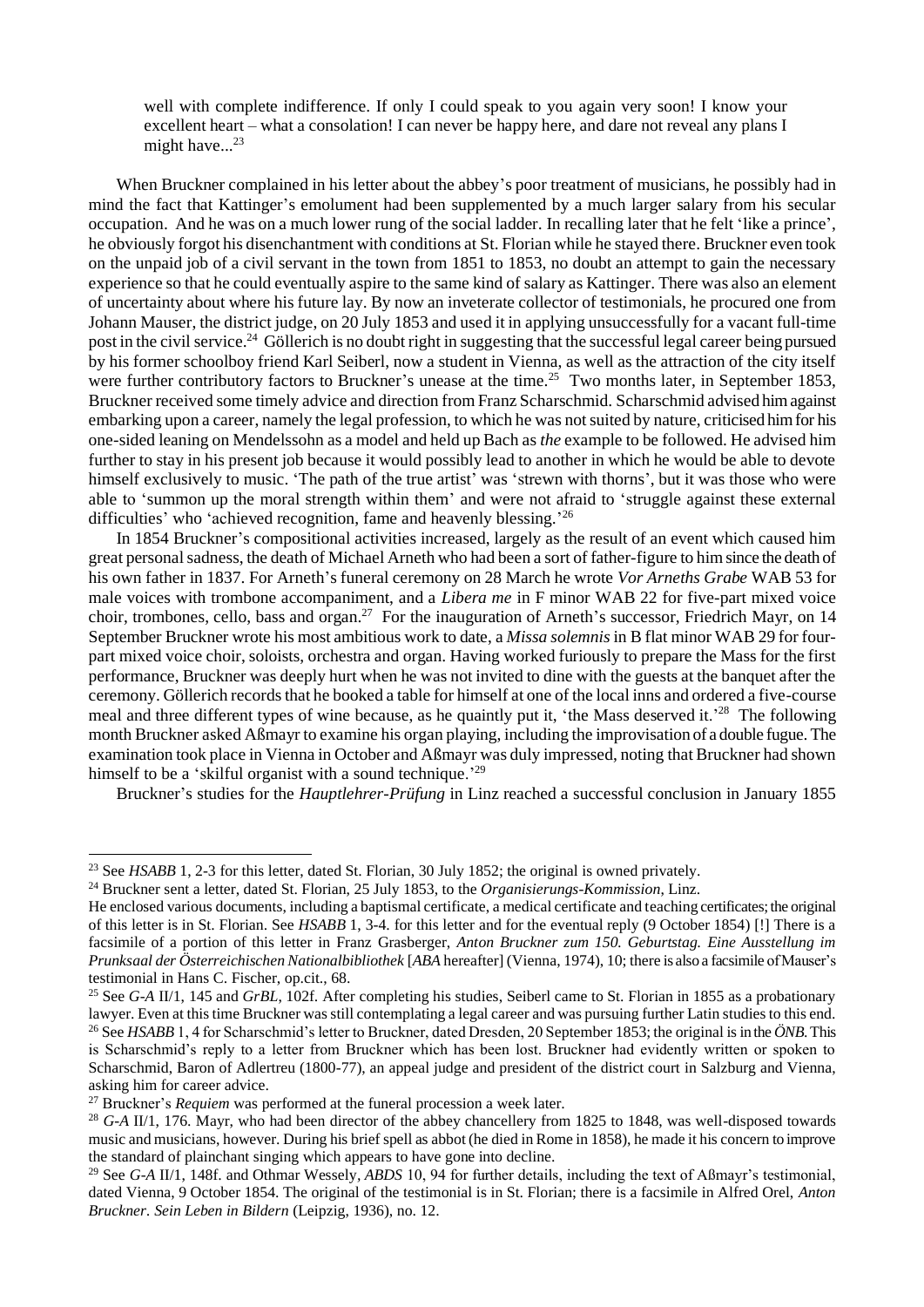when he received 'very good' results.<sup>30</sup> There is no indication that he made immediate use of his new certificate to apply for a better teaching position. In any case, Bruckner's career was gradually beginning to take a different direction. A visit to St. Florian by the celebrated organ virtuoso from Prague, Robert Führer, prompted Bruckner to show him his recently completed B flat minor Mass and to improvise on the organ. Führer not only provided him with an extremely complimentary testimonial, praising his theoretical and compositional skills and describing him as 'one of the most talented and skilful organists of our time', but advised him to continue his theoretical studies with Simon Sechter in Vienna.<sup>31</sup> As Friedrich Mayr had given him similar advice after hearing the Mass, Bruckner took this as confirmation that he should take the necessary steps to contact Sechter.<sup>32</sup> In July 1855 he visited Sechter in Vienna, showed him his recent Mass and was accepted as his pupil. Schubert had one counterpoint lesson from Sechter shortly before his death in 1828. Now, 27 years later, Bruckner was about to embark on a marathon course of harmony and counterpoint studies which was to last for six years. Much of it was carried out by correspondence, but a considerable amount was achieved during visits to Vienna - normally twice a year, at Advent or Lent or during the summer vacations - when the eager student would often spend entire days with his teacher working through exercises, almost certainly using Sechter's recently published *Die Grundsätze der musikalischen Kompositionslehre* as his main text book.<sup>33</sup>

Sechter's perception that Bruckner's musical development would not gain further momentum if he remained at St. Florian exacerbated his feelings of discontent and led him to apply for the vacant position of cathedral organist at Olmütz during the summer of 1855, an unsuccessful venture which, furthermore, earned him the stern rebuke of Mayr. On 13 November Alfred Just, an organ tuner from Linz, visited St. Florian abbey to tune the organ, expecting Bruckner to be at Linz participating in the contest to decide who should succeed Wenzel Pranghofer as cathedral organist.<sup>34</sup> He was amazed that Bruckner had not formally applied for the post and persuaded him to go to Linz. Bruckner first called on his former teacher, August Dürrnberger, and then accompanied him to the parish church to listen to the other two applicants, Engelbert Lanz, a schoolteacher and composer from Linz, and Raimund Hain, also a schoolteacher from Linz. It was with some reluctance that Bruckner finally entered the competition and improvised on a theme submitted by Dürrnberger himself. There was no doubt that he was by far the most accomplished organist and, although he was not the unanimous choice, was appointed to the post, albeit on a provisional 'caretaker' basis.<sup>35</sup> On 14 November Bruckner received a letter from the administrative office of the cathedral, signed by Schiedermayr, Dierzer von Traunthal and Franz Guggeneder. This was both an official confirmation of his appointment and an indication of what would be expected of him:

... You are expected to take up this position immediately and are required to discharge your duties in public worship with propriety at all times and in a manner that will help to edify the congregation. You must not be dilatory in your duties, you should strive to form good

<sup>30</sup> The examination was spread over two days, 25 and 26 January. See *G-A* II/1, 177-78 for the text of the certificate Bruckner received, dated Linz, 28 January 1855. The original of the certificate is in St. Florian; there is a facsimile in Leopold Nowak, *Anton Bruckner. Musik und Leben* (Linz, 1973), 72.

<sup>&</sup>lt;sup>31</sup> See *G-A* II/1, 185 for the details of Führer's testimonial, dated St. Florian, 27 April 1855. The original is in the  $\ddot{O}NB$ ; there is a facsimile in Franz Grasberger, *Anton Bruckner zwischen Wagnis und Sicherheit. Ausstellung im Rahmen des Internationalen Brucknerfestes* (Linz, 1977), 29.

<sup>&</sup>lt;sup>32</sup> Simon Sechter (1788-1867) was born in Friedberg, Bohemia and moved to Vienna in 1804. He established an international reputation as a composer, organist and, not least, theoretician. He was court organist in Vienna from 1824 to 1863, professor of Harmony and Counterpoint at the Vienna Conservatory from 1851 to 1866, and an honorary member of the Salzburg *Mozarteum* and the Vienna *Gesellschaft der Musikfreunde*.

<sup>33</sup> Bruckner wrote copious notes in the margins of his copies of the three volumes of *Die Grundsätze* (Leipzig, 1853/54). These are now in the *ÖNB*. See *G-A* III/1 (1932), 72 and *ABA*, 68 for facsimiles of pages from these volumes. See also Ernst Tittel, '*Bruckners musikalischer Ausbildungsgang*', in *Bruckner-Studien* (Vienna, 1964), 105-11.

<sup>&</sup>lt;sup>34</sup> Wenzel Pranghofer (c. 1805-1855) had held the post on a provisional basis from 1 February 1840 and on a permanent basis from 13 June 1843. He died on 9 November 1855. See Elisabeth Maier, *Anton Bruckner als Linzer Dom- und Stadtpfarrorganist. Aspekte einer Berufung* [*ABDS* 15 hereafter] (Linz, 2009), *Dokumente*, 3ff. for transcripts of Pranghofer's death certificate and documents relating to the contest. The original documents are located in the Stadtpfarrarchiv, Linz.

<sup>&</sup>lt;sup>35</sup> The members of the listening panel were the cathedral canon, Johann Baptist Schiedermayr, and curate, Georg Arminger, Vinzenz Fink, assistant mayor of Linz, Anton M. Storch, choirmaster of the Linz choir, *Frohsinn*, Karl Zappe, orchestral director at the Landständisches Theater in Linz, and August Dürrnberger. Further details of the contest and the adjudicators' reactions can be found in *G-A* II/1, 191ff.; Othmar Wessely, 'Anton Bruckner und Linz', in *Jahrbuch der Stadt Linz 1954* (Linz, 1955), 211ff.; and Elisabeth Maier, '*"Kirchenmusik auf schiefen Bahnen". Zur Situation in Linz von 1850 bis 1900*', in *BSL 1990* (Linz, 1993), 112-13.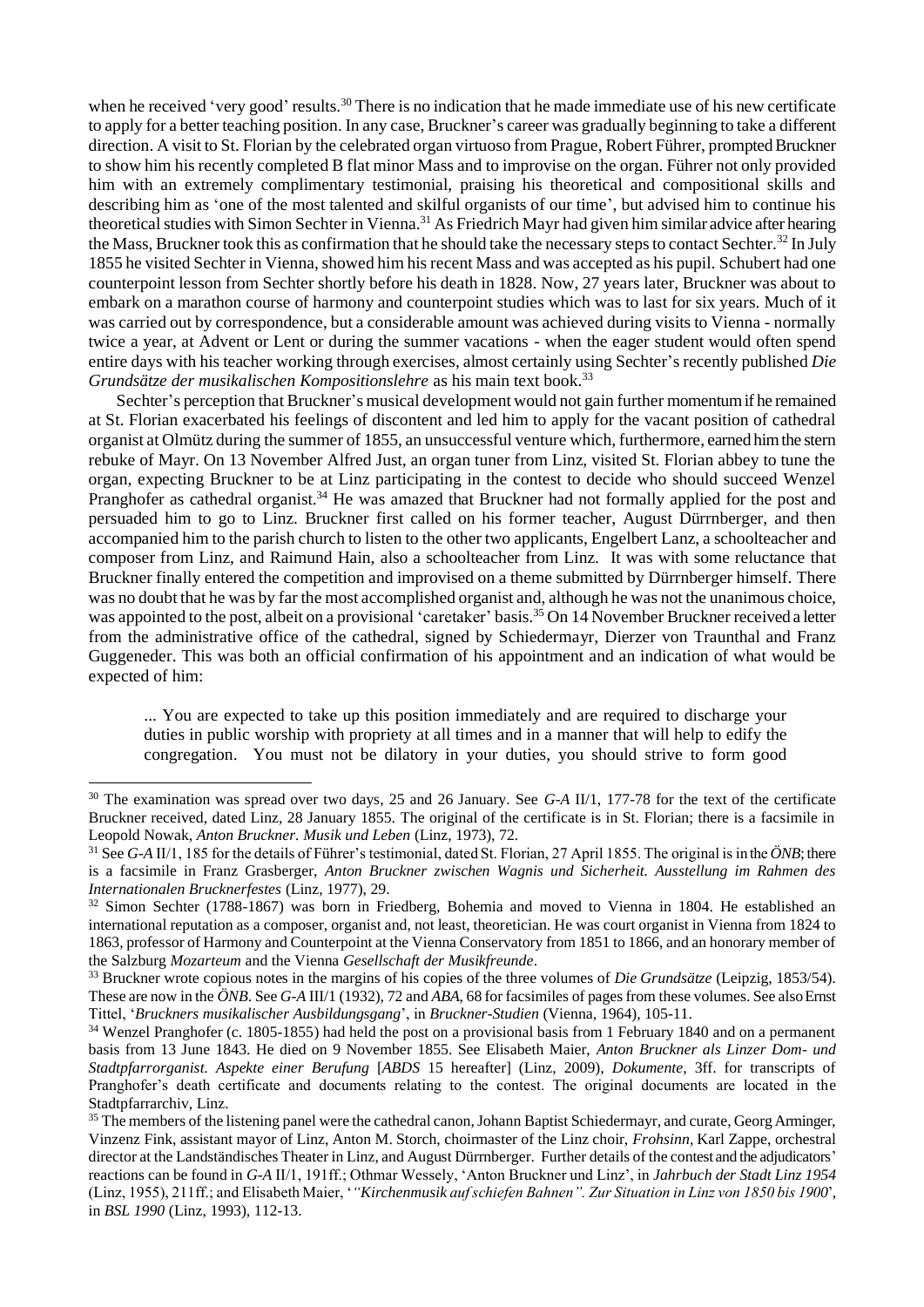relationships with the musical director and with the other musicians, and you should do your utmost to maintain the good reputation which you have acquired...<sup>36</sup>

## On 15 November the following report of the contest appeared in the *Linzer Zeitung*:

 $\ldots$  The contest for the provisional post of cathedral organist in Linz, held on the 13<sup>th</sup>, was of particular interest. The adjudicators consisted of Dr. Schiedermayr, canon of the cathedral; Arminger, the curate; Vinzenz Fink, representative of the town council; Professor Dürrnberger and A.M. Storch, the music director. A considerable number of music lovers and connoisseurs were also present. The candidates were set the task of developing a theme, provided by Professor Dürrnberger and written down immediately before the performance, into a complete fugue according to the rules of strict counterpoint. This task was performed by the candidates with much skill for the most part but, according to the unanimous decision of the jury and the connoisseurs, was undertaken with distinction by Mr. Anton Bruckner from St. Florian, with the result that, as announced yesterday, the position of cathedral organist in Linz was offered to him on a provisional basis.<sup>37</sup>

A contest for the definitive, permanent appointment was arranged for 25 January 1856. By mid-December, however, Bruckner had not put his name forward as an official competitor, although he had played at the Cathedral for the first time in his capacity as provisional organist on 8 December.<sup>38</sup> His seeming reluctance and dilatoriness came to the attention of two well-wishers, Georg Ruckensteiner and Joseph Weichardt, who recognized his worth and advised him to be more careful about his personal appearance while 'on duty' and to make a greater effort to cultivate friends in high places, including Schiedermayr and Josef Dierzer von Traunthal, president of the chamber of commerce and a town councillor!<sup>39</sup> Bruckner's reluctance to put himself forward was almost certainly due to misgivings about taking such a major step and leaving the comparative security of St. Florian for the unknown and faster-paced town life of the provincial capital. Having received Mayr's blessing together with his assurance that the organist post at St. Florian would be kept free for two years in the event of his not staying at Linz, Bruckner finally made an official application on 18 December.<sup>40</sup> At the same time he obtained two testimonials - a character reference from his parish priest, Jodok Stülz, and a reference giving particular prominence to his musical abilities from Ignaz Traumihler, choir director at St. Florian.<sup>41</sup> On 25 December he wrote to the parish office in Linz, expressing concern about the condition of the new organ (built by Ludwig Mooser in 1852) in the parish church. Manuals and pedals were in need of mechanical repair and a better wind flow was required for the sake of good intonation. Bruckner was clearly taking his position, albeit still provisional at this stage, very seriously!<sup>42</sup>

<sup>36</sup>See *G-A* II/1, 191-92 and Maier, *ABDS* 15, *Dokumente,* 21. Bruckner's provisional appointment was reported in the *Linzer Zeitung* 271 (14 November 1855) and the *Linzer Abendbote* (also 14 November 1855); see Maier, *ABDS* 15, *Dokumente*, 22. <sup>37</sup> See Franz Gräflinger, *Anton Bruckner. Bausteine zu seiner Lebensgeschichte* (Munich, 1911), 18-19, Elisabeth Maier, *BSL 1990*, 112 and Othmar Wessely, *ABDS* 10, 95 for the text of this article which appeared in the *Linzer Zeitung* 272 (15 November 1855), 1131. There is a facsimile of the article in *ABA*, 12 and a full transcript can be found in Maier, *ABDS* 15 Dokumente, 22. This report, is not completely accurate. Zappe, one of the adjudicators, is not mentioned, and Bruckner secured a majority, but not a unanimous decision.

<sup>38</sup> See *G-A* II/1, 193, and Altman Kellner, op.cit., 213.

<sup>&</sup>lt;sup>39</sup> See *HSABB* 1, 8-9 for the texts of these letters, the first from Georg Ruckensteiner (see footnote 9), a judge at St. Florian and district councillor in Linz (dated Linz, 17 December 1855), the second from Joseph Weichhart, a church administrator in Linz (dated 18 December 1855); the originals of both are in St. Florian. The second survived in spite of Weichardt's request that Bruckner destroy it immediately. The particular occasion to which they were referring was probably the 'swearing in' ceremony on 26 November. See also Maier, *ABDS* 15, *Dokumente*, 25-6 and 34-5.

<sup>&</sup>lt;sup>40</sup> On 16 December, the organist Robert Führer (see earlier and footnote 31), having been excluded from the preliminary competition for the Linz post, wrote to Ignaz Traumihler (see below and footnote 51), offering himself as a candidate for the position of organist at St. Florian now that Bruckner was apparently certain to move to Linz. See *HSABB* I, 5-7 and Maier, *ABDS* 15, Dokumente, 31-3 for this letter, dated Schwanenstadt, 16 December 1855.

<sup>41</sup> See *HSABB* 1, 9-10. and Maier, *ABDS* 15, *Dokumente.* 35-7 and 42-9 for the text of Bruckner's application in a letter to the Linz parish council and enclosed "references" (dated St. Florian, 18 December 1855). The originals are in the *Archiv der Stadt Linz*; there is a facsimile of part of the letter in *ABA*, 13. See *G-A* II/1, 208ff. and Maier, *ABDS* 15, *Dokumente,* 30-31 and 49-50 for the texts of Stülz's testimonial, dated 15 December 1855, and Traumihler's testimonial (countersigned by Mayr), dated 19 December 1855. The originals are in St. Florian.

<sup>42</sup>See *HSABB*, 11 and Maier, *ABDS* 15, *Dokumente*, 54 for the text of this letter. The original is in the *Archiv der Stadt Linz.* Also see Elisabeth Maier, *BSL 1990*, 111 and 114 and Maier, *ABDS* 15, *Dokumente,* 50, 58-64, 66 and 80-82 for further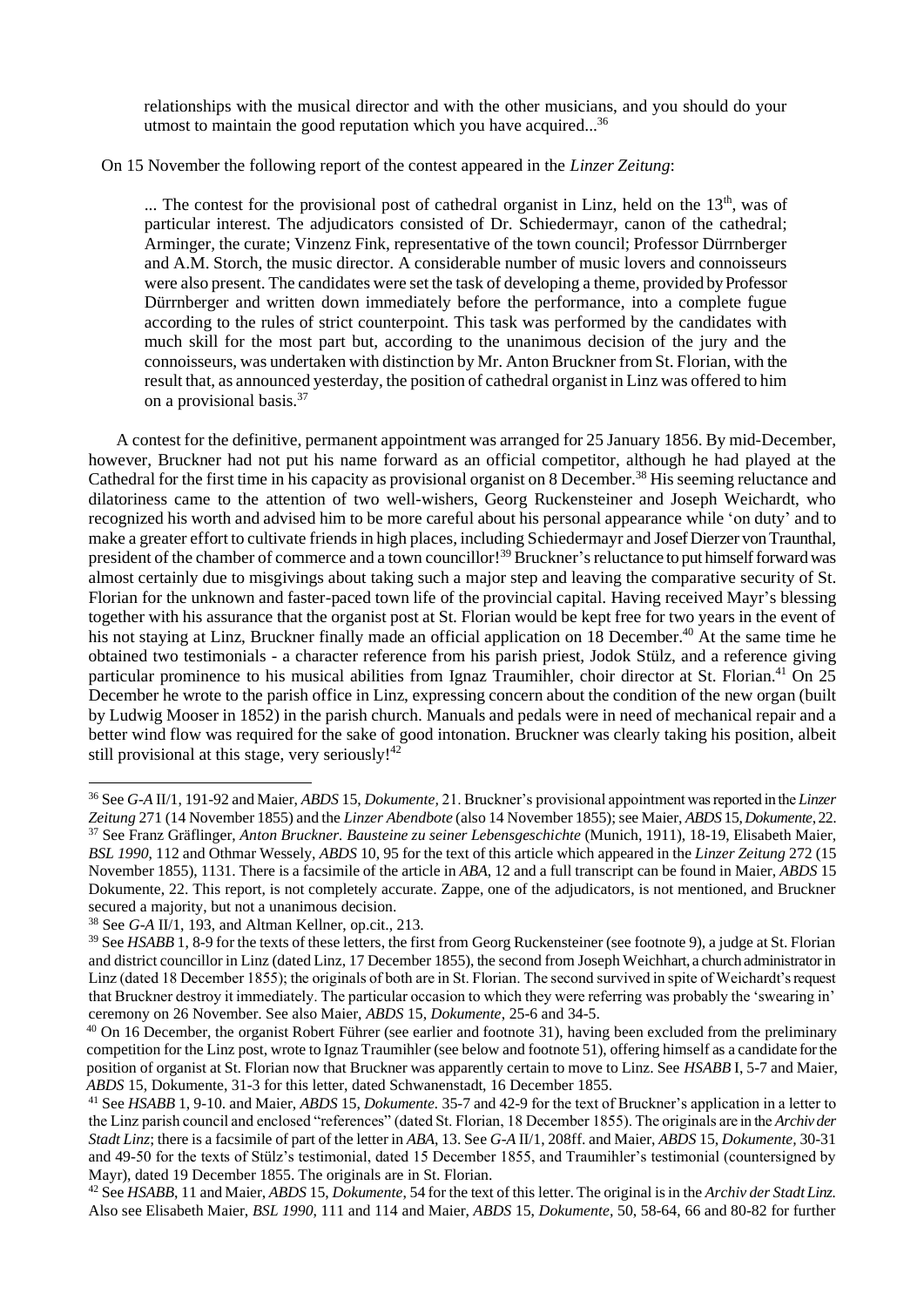Although the Linz district council gave its official recognition to Bruckner as the most suitable candidate for the permanent position of cathedral organist, Schiedermayr insisted that a second competition be held. On 21 January 1856 Bruckner was sent official notice of his participation in the competition.<sup>43</sup> Four days later he was to prove once again that he was the best man for the job. His fellow competitors were Georg Müller, a music teacher from Linz, Ludwig Paupié, parish organist from Wels, and Raimund Hain. Engelbert Lanz, who had participated with Hain and Bruckner in the earlier contest, had obviously lost interest. The adjudicators included Joseph Storch, a priest, Vinzenz Fink, Franz Guggeneder, a diocesan commissioner in Linz, August Dürrnberger, Georg Arminger and Anton Storch. According to the official diocesan report of the proceedings, Bruckner was the clear winner, and only one of his rivals, Raimund Hain, came anywhere near his level of competence. He evidently acquitted himself with distinction in the two tests - improvisation of a fugue on a given theme, and plainsong accompaniment - and reference was also made to the mastery he had already shown in his 'well-known and very well-written church music compositions'. <sup>44</sup> Another report, signed by Dierzer Ritter von Traunthal,who had been present at both contests, was unequivocal in its assessment of Bruckner's merits:

... I believe that I should recommend Anton Bruckner as the most suitable and deserving for the following reasons, viz.

1. Because he had already shown that he was the most able candidate at the provisional contest and was appointed provisionally in the expectation that he would be offered the position permanently, since a provisional appointment normally becomes a permanent one;

2. Anton Bruckner has already justified the confidence placed in him to the fullest extent during the period of his provisional appointment, and we have good reason to expect that with his artistic tastes, in particular his love of music, especially church music, he will continue to justify this confidence in the future;

3. He has been educated in an extremely prestigious abbey where he has had more opportunity than any of the other candidates to develop his skill in plainsong accompaniment which is particularly necessary for a cathedral;

4. In order to pursue his musical career he has given up his position as organist and school assistant at St. Florian and, if one of the other candidates were preferred to him, would consequently be unemployed as he pursued his honourable vocation - an outcome all the more unjust in view of the fact that each of the other candidates still has a position or at least a means of livelihood in which to further his career.<sup>45</sup> Moreover, according to the report of the examination held on 25 January this year, Anton Bruckner clearly distinguished himself above the other candidates. In these circumstances the esteemed church administrators (according to the note attached) are in complete agreement with these recommendations. In conclusion, I believe that I should also mention the fact that Anton Bruckner has a poor, ageing mother for whose sake he has given up his former posts so that he can be in a better position to support her in her old age. His moral integrity is beyond doubt, according to the most reliable sources, and is certainly not exceeded by any of the other candidates. For all these reasons I take this liberty of requesting that Anton Bruckner's appointment as cathedral and parish church organist be given favourable consideration and that these recommendations be implemented.<sup>46</sup>

references to the state of the organ in documents of the district council (20 December 1855 – 3 January 1856) and letters from Hofstedter to Mooser (end of December 1855 / beginning of January 1856) and from Mooser to the Linz district council (15 February 1856).

<sup>43</sup> See *G-A* II/1, 196 and Maier, *ABDS* 15, *Dokumente*, 68 for the text of this letter, signed by Dierzer von Traunthal. Also see Othmar Wessely, *Anton Bruckner und Linz*, 216-17, and Maier, *ABDS* 15, *Dokumente,* 64-67 for the council's original recommendation (dated 11 January 1856), Schiedermayr's counter-recommendation (c. 18 January 1856) that another contest be held, and other documents relating to the second competition. The originals of these documents can be found in the *Stadtpfarrarchiv*, Linz.

<sup>44</sup>See *G-A* II/1, 197-201, *GrBL*, 21-24 and Maier, *ABDS* 15, *Dokumente*, 69-71 for the text of this report which was written on the same day as the competition; the original is in the *Stadtpfarrarchiv*, Linz. Dates are given in *GrBL* for notes confirming the appointment sent by the bishop's office to the provincial and church administration offices in Linz (11 April 1856) and the reply from the district council (20 May 1856?); the original of the former is in the *Oberösterreichisches Landesarchiv,* and that of the latter is in St. Florian. Transcripts and some facsimiles of these and other related documents can be found in Maier, *ABDS* 15, *Dokumente*, 71-79, 82-87, 90-98, and 100-06.

<sup>&</sup>lt;sup>45</sup> Bruckner had indeed 'burnt his boats' in the expectation of securing the appointment. He received his final payments as school assistant and organist just before Christmas 1855 and moved temporarily to the Florianerhaus, Landstraße 22 in Linz. <sup>46</sup> See *GrBL*, 19ff. and Maier, *ABDS* 15, *Dokumente*, 96-97 for this letter, dated Linz, 5 March 1856; the original is in the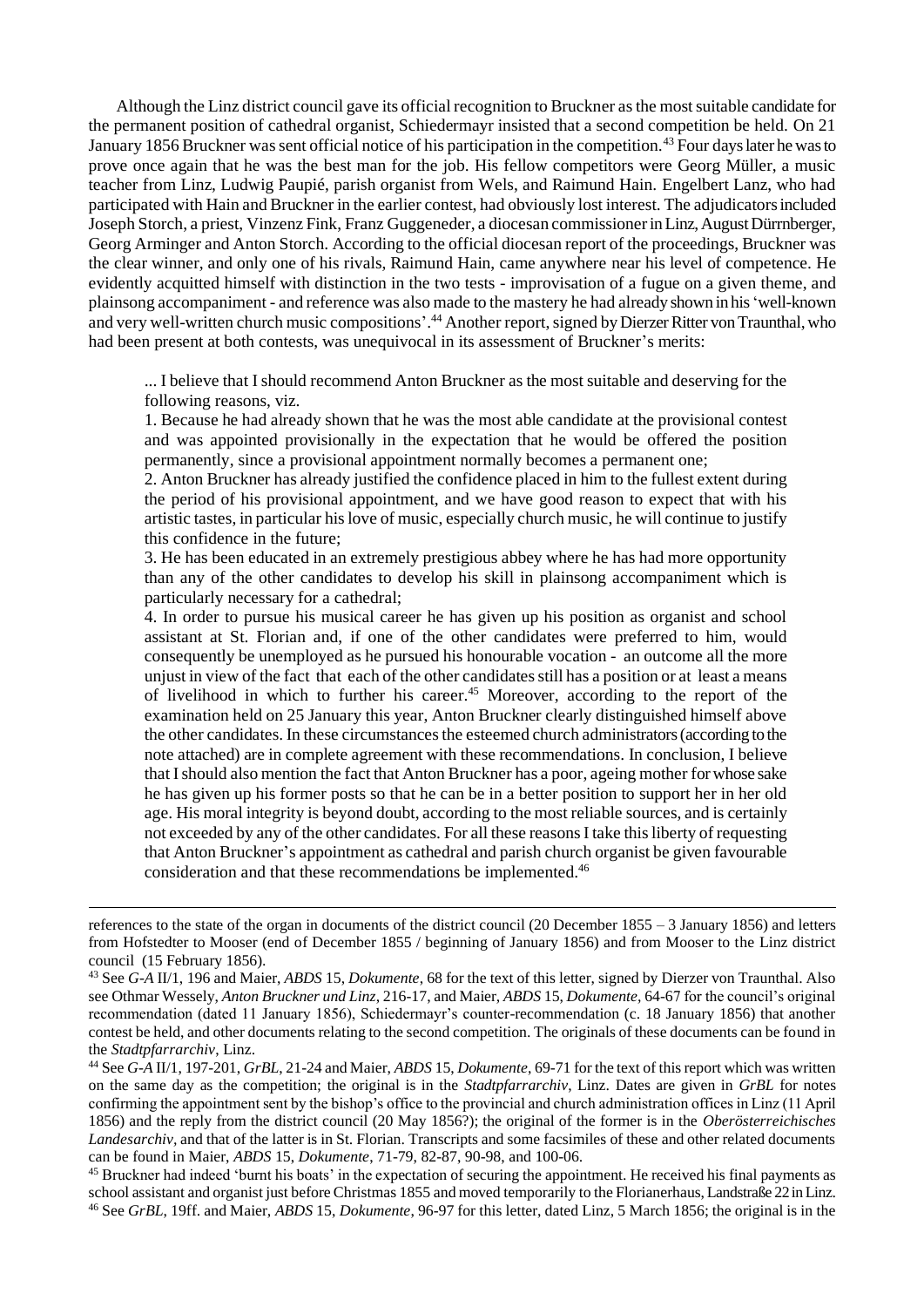On 25 April a formal contract was sent to Bruckner. He was officially appointed cathedral and parish church organist with an annual salary of 448 florins. He was also eligible for certain additional fees and could stay rentfree in one of the church houses – the Meßnerhäusel on the Pfarrplatz.<sup>47</sup> Bruckner took his oath of office on 14 May.<sup>48</sup> But he was certainly acting in some kind of official capacity as early as March. On 30 March, he played the organ at a special service in the cathedral to celebrate the anniversary of the founding of *Frohsinn*, the choral society which he had already joined as a second tenor. There were favourable comments on his organ playing in the *Linzer Abendbote* the following day and in the *Österreichisches Bürgerblatt* on 2 and 3 April.<sup>49</sup>

Although the important physical break with St. Florian had now been made, giving Bruckner the opportunity to spread his wings and continue his development as a composer in a more favourable environment, he maintained close links with the abbey. It became a spiritual sanctuary for him, particularly in the Vienna years – a place to which he could escape from the pressures of teaching and composing and in which he could both relax and work in a more restful atmosphere. As a keen swimmer he made use of the facilities of the abbey's private swimming pool. He was also able to spend some time with his brother Ignaz who was employed at the abbey first as a gardener, then as a general handyman. His visits to St. Florian in the years 1881-86 are particularly well documented in the correspondence between two admirers of his compositional and organ-playing skills, Simon Ledermüller, a priest at St. Florian, and Oddo Loidol, a priest at Kremsmünster and former pupil of his at the Vienna Conservatory.<sup>50</sup> Bruckner was on good terms with the musical staff at St. Florian. When his successor as organist, Josef Seiberl, died in 1877 Bruckner recommended Hans Rott, one of his pupils at the Vienna Conservatory, for the post. But when the post was eventually filled in 1878, it went to Josef Gruber. In July 1879 Bruckner composed the gradual *Os justi* WAB 30 and dedicated it to Ignaz Traumihler, choir director at the abbey. Traumihler was seriously ill when Bruckner visited St. Florian in the summer of 1884. He died in October and Bruckner played the organ at his funeral. After a performance of Mozart's *Requiem*, Bruckner improvised on the themes of the double fugue from the end of the *Agnus Dei*. 51

Traumihler's successor, Bernhard Deubler, corresponded regularly with Bruckner and was responsible for several performances of the composer's works in the abbey, including two performances of his *Requiem* in November 1887 and November 1888 and the first performance of the motet *Vexilla regis* WAB 51 on 15 April 1892. Karl Aigner, choirboy at the abbey and, from 1881, music teacher of the choirboys, became a close friend of Bruckner in the later 1880s and was often asked to give his opinion of the composer's latest revisions of his symphonies, some of which were undertaken during his St. Florian vacations. Aigner has left the following account of his cordial relationship with Bruckner:

... Musically his formative influence was of great value to me. He often asked me to be with him when he was working, and if I ventured my opinion his response was really like that of a happy child. When Bruckner played on the large organ I was regularly called upon to change the registration. I was able to identify with his playing in such a way that I had an extremely free hand in combining the different stops without any indication from him; indeed he was so accustomed to my help that he would not play if I was not there. Above all, I will never forget his incomparable, masterly organ performances. On another occasion he listened, without my being aware of it, to my violin playing; he often asked me to play one or another passage from his splendid Adagios to him.<sup>52</sup>

*Oberösterreichisches Landesarchiv*, Linz.

<sup>47</sup>See *G-A* II/1, 203-04, Manfred Wagner, *Bruckner* (Mainz, 1983), 58ff.and Maier, *ABDS* 15, *Dokumente*, 106-07 for the full text of the contract; the original is in St. Florian. The fact that there was no pension with the job was later to assume some importance when Bruckner was in two minds whether to move to Vienna in 1868. The actual date of his move from temporary to permanent accommodation in Linz is not certain. There are conflicting views in the Bruckner literature. <sup>48</sup>See Wessely, *Anton Bruckner und Linz*, 219-20, and Maier, *ABDS* 15, *Dokumente*, 109 for the text of this oath of office;

the original can be found in the *Stadtpfarrarchiv*, Linz.

<sup>49</sup>See Wessely, op.cit., 223-24, for an extract from the review in the *Linzer Abendbote* and Maier, *ABDS* 15, *Dokumente,* 98- 100 for the texts of all three reviews; there is also a facsimile of the first review in the *Stadtpfarrarchiv*, Linz.

<sup>50</sup> Extracts from this correspondence can be found in *G-A* II/1, 273ff.

<sup>&</sup>lt;sup>51</sup> Ignaz Traumihler (1815-1884) came to St. Florian in 1835 and was ordained as a priest in 1840. He was choir director at the abbey from 1852 until his death and a firm supporter of the Caecilian church music reform movement. Bruckner dedicated his *Magnificat* WAB 24 (1852), *Ave Maria* WAB 5 (1856) and two organ works, *Vorspiel* WAB 130 (c.1852) and *Nachspiel* WAB 126 (c.1852) to him.

 $52$  Karl Aigner (1863-1935) was a bank clerk by profession. He possessed a few original manuscripts and several copies of Bruckner's works which were later procured by the *ÖNB*. See *G-A* II/1, 261-62. for Aigner's account.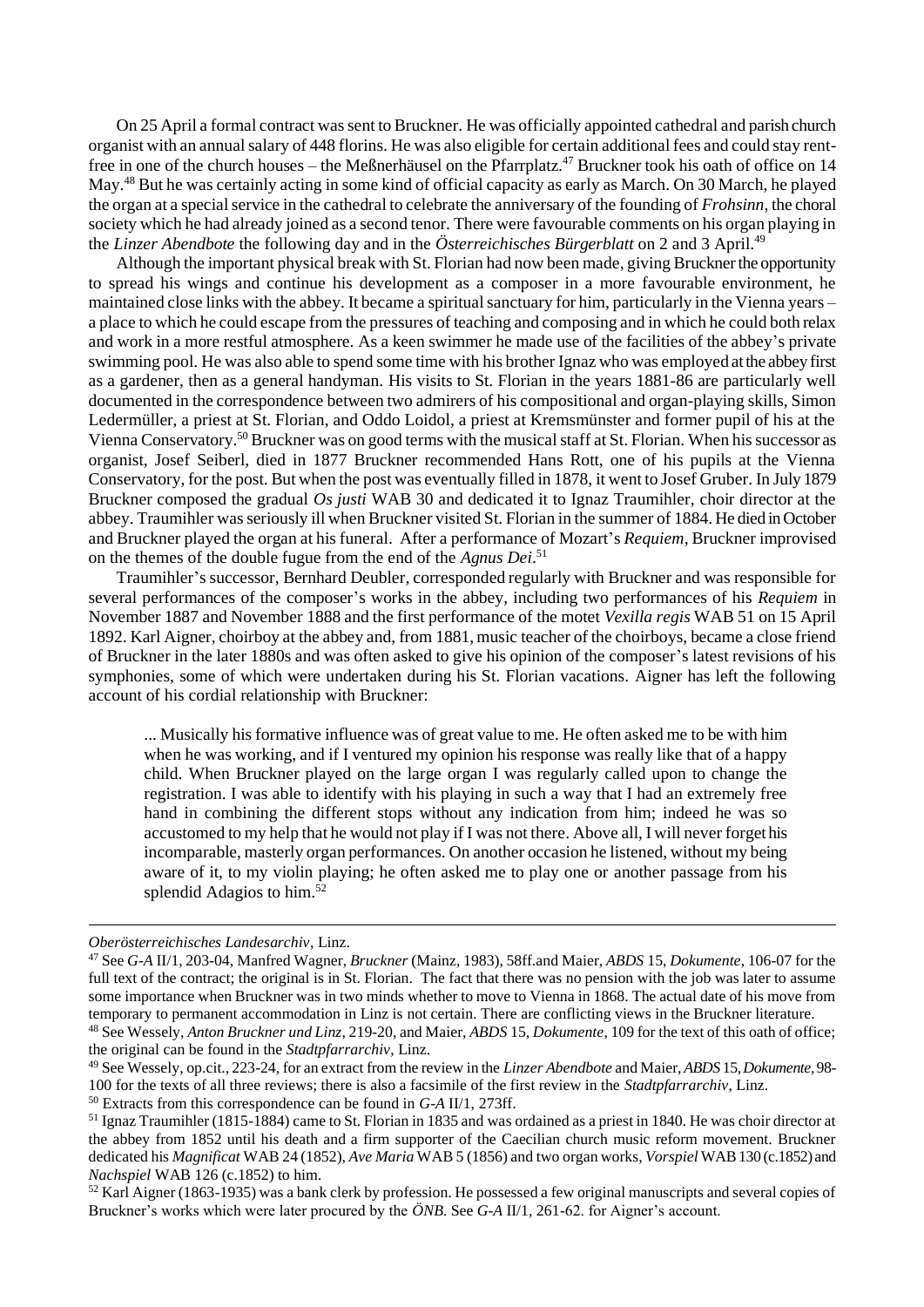Bruckner for his part referred in glowing terms to Aigner's virtuoso violin playing and excellence as a pianist and organist in a testimonial he provided for his young friend in April 1894.<sup>53</sup> He had just returned to Vienna after spending Holy Week at St. Florian and participating in some of the services. On Easter Sunday he had played the abbey organ for the last time, a free improvisation on the fugal theme from his setting of *Psalm 150* WAB 38.

Two and a half years later, on 15 October 1896, Bruckner's coffin was brought into the abbey, accompanied by reminiscences from Wagner's *Parsifal*. His own setting of *Libera me* WAB 22, which had been sung for the first time at Michael Arneth's funeral 42 years earlier, was then performed. In accordance with his wishes his coffin was placed below the organ and a marble plaque now marks the spot below which it rests. The following day another Bruckner work closely associated with the abbey – the *Requiem* – was performed at a memorial service, a fitting tribute to a composer whose links with St. Florian spanned a period of nearly 60 years.

## *2.2 The Music*

Bruckner's St. Florian works show a gradual development in technical expertise but, with one or two exceptions, rarely rise above the average level of contemporary sacred and secular music. At the age of 31 Mozart, Schubert and Mendelssohn had all written the bulk of their finest work and Beethoven was embarking upon the 'second period' of his creative life. At the same age Bruckner was on his way from St. Florian to Linz without having composed anything which gave any real indication of the stature of the works to come. The reasons are not difficult to find. First, he had very little opportunity to hear and participate in contemporary music. His duties as an organist prevented him from regularly attending concerts in Linz, and the music to which he had access at the monastery consisted mainly of Baroque and Classical works. Second, just as he was in awe of his superiors at St. Florian, so he was afraid of going beyond the strict rules of music theory in his compositions. Indeed, this almost slavish observance of rules was to become even more marked during his period of study with Sechter. He was to remain 'imprisoned' within the Classical period until the early 1860s when, freed at last from the constraints of theoretical instruction, he began to write music of striking originality. All in all, in the areas of harmony, melody, rhythm and orchestration, these St. Florian works are predictable and, for the most part, unadventurous.

### *Musical life in St Florian*

Not only was there a regular provision of church music at the abbey, but the performance of secular and semi-sacred music, strongly encouraged by the abbot, Michael Arneth, was a frequent occurrence. Excerpts from oratorios such as Haydn's *The Creation* and *The Seasons*, overtures, ensembles, choruses from operas by Auber, Beethoven, Cherubini, Mozart (usually with a reduced accompaniment for string ensemble), and songs, solo piano music and chamber music (violin and piano duos, piano trios, string quartets) were performed. The unaccompanied male-voice quartet was a particular favourite. For special occasions brass players from one of the military garrisons based in Linz were used**.** 54

### *2.2.1 Secular and semi-sacred choral works*

The most interesting of these works are *Der Lehrerstand* WAB 77 (c.1847) for *a cappella* male voices, dedicated to Michael Bogner, Bruckner's superior, and possibly performed by the St. Florian *Liedertafel* in the late 1840s; *Sternschnuppen* WAB 85 (1848) for *a cappella* male-voice quartet, written for Bruckner's own quartet and displaying strong Mendelssohnian influence; *Entsagen* WAB 14 (c. 1851) for soprano (or tenor) soloist, mixed voice choir, organ or piano, a 'spiritual song' in three sections, the outer sections in the form of a Protestant chorale and the middle section, a solo for soprano or tenor, rather repetitious and unappealing in its arid three-part semi-contrapuntal style; *Ständchen* WAB 84 (early 1850s) for *a cappella* male-voice quartet, essentially a tenor solo with a three-part 'humming' accompaniment which later has words added, and dedicated to Mrs. Schlager, the wife of the mayor of St. Florian from 1850 to 1862; *Die Geburt* WAB 69 (1852) for *a cappella* male-voice choir, an appealing work betraying a fondness for Schubertian mediant relationships; and

<sup>53</sup> See *G-A* II/1, 262-63 for the text of this reference, which is dated Vienna, 4 April 1894 here but 14 April by Elisabeth Maier in '*"Es wird schon einmahl eine Zeit kommen, wo es einen Wert haben wird…" Bruckneriana in Vöcklabruck*', *Studien zur Musikwissenschaft* 42 (Tutzing, 1993), 297, note 27. The original of the reference is in the *ÖNB*.

<sup>&</sup>lt;sup>54</sup> For further information about secular music in the Upper Austrian monasteries during the first half of the 19<sup>th</sup> century, see Andreas Lindner, '*Weltliche Musik in den oberösterreichischen Stiften im Umfeld des jungen Anton Bruckners*', in *Bruckner-Tagung 2005 Bericht* (Linz, 2008), 37-58.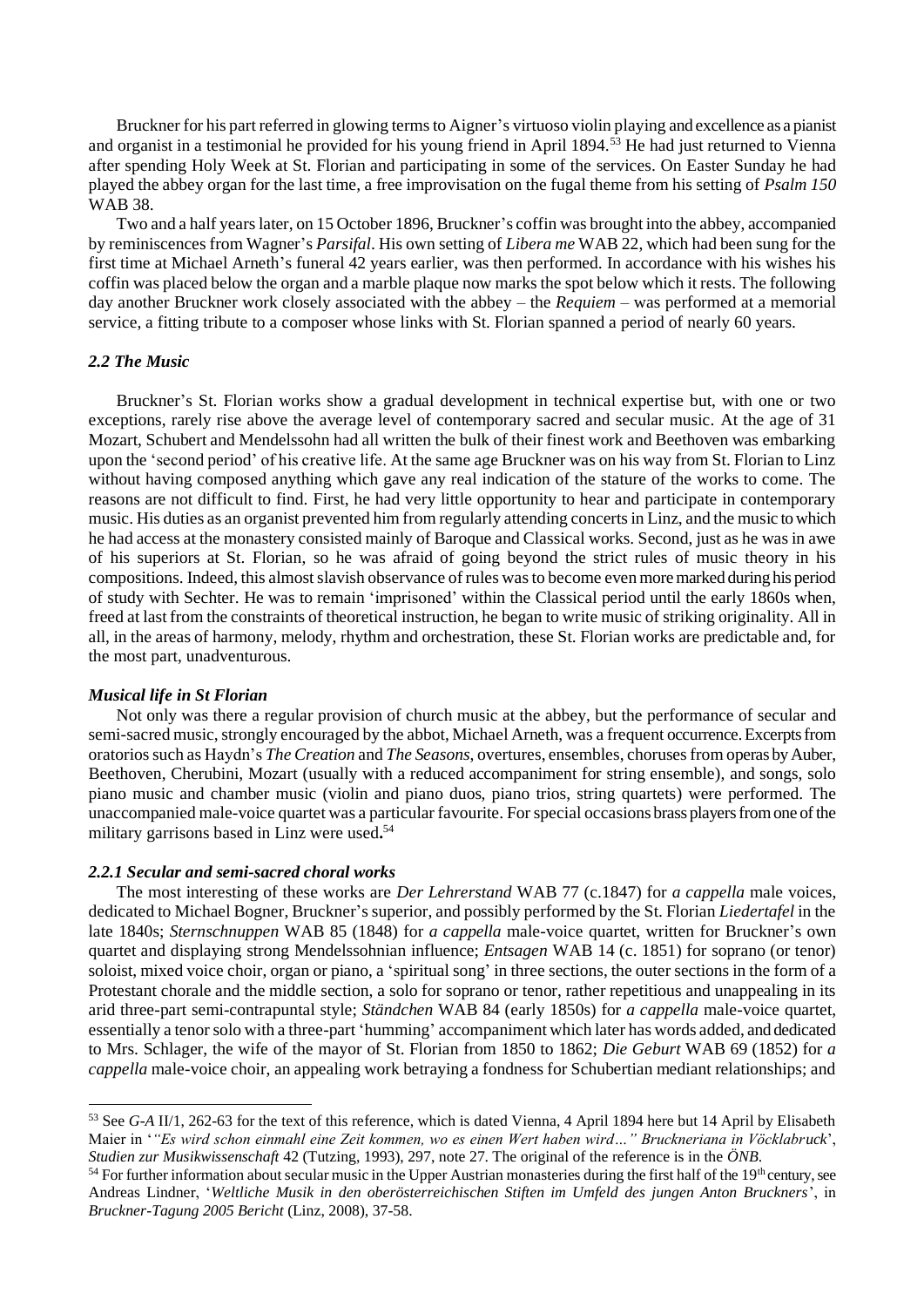*Vor Arneths Grabe* WAB 53 (1854) for male voices and three trombones, written specifically for the burial ceremony of Michael Arneth.<sup>55</sup>

On a larger scale are three occasional compositions: *Heil, Vater! Dir zum hohen Feste* WAB 61 (1852), a cantata for six-part mixed-voice choir, three horns, two trumpets and a trombone, written to a text by Ernst von Marinelli for the name-day of Michael Arneth and performed at the abbey on 28 or 29 September; *Auf, Brüder! auf, und die Saiten zur Hand* WAB 60 (1855), a cantata for male-voice quartet, male-voice choir, mixed-voice choir and a wind band consisting of two oboes, two bassoons, solo horns, two horns, two trumpets and three trombones, written on 17 July for the name-day of Friedrich Mayr; and *Sankt Jodok spross aus edlem Stamm* WAB 15 (1855), a cantata for soloists, mixed-voice choir and piano, completed on 6 December for the name-day of Jodok Stülz, the parish priest and perhaps intended as a parting musical gift.<sup>56</sup> Another cantata - *Laßt Jubeltöne laut erklingen* WAB 76, scored for male-voice choir, two horns, two trumpets and four trombones - is undated, but may have been written for the *Frohsinn* choir to be performed at the reception in Linz of Princess Elisabeth on 22 April 1854.<sup>57</sup>

## *2.2.2 Sacred works*

As one would expect from a young composer involved with music at St. Florian, there are several short sacred works. Most of them are no more than competent, but Bruckner had a high enough opinion of five of them – *Vier Tantum ergo* WAB 41 (1846) for mixed-voice choir and organ ad lib., and another setting of the same

<sup>55</sup> *Der Lehrerstand* is discussed in *G-A* II/1, 35ff. and its music is printed in *G-A* II/2, 16-22 and *ABSW* XXIII/2, 8-16; the dedication reads: "*gewidmet dem hochverehrten Herrn Michael Bogner, Schullehrer in St. Florian*". *Sternschnuppen* is discussed in *G-A* II/1, 65-66 and its music is printed in *G-A* II/2, 94ff. and *ABSW* XXIII/2, 17-19; the text was provided by Ernst von Marinelli (1824-1887) who came to St. Florian as a novitiate priest in 1845, was curate there from 1850 to 1854, and was later active in Vienna as professor at the *Technische Militärakademie.* The text of the cantata *Entsagen*, dedicated to Michael Arneth on his name-day, is taken from Oskar von Redwitz's poem, *Amaranth*; it is discussed in *G-A* II/1, 44ff., there is a facsimile of the autograph in *G-A* II/2, 47-58, and there is a modern edition in *ABSW* XXII/1(Vienna, 1987), 49- 56. *Ständchen* is discussed in *G-A* II/1, 47-51 where there is also a facsimile of the sketch of the work; there is a facsimile of the fair copy in *G-A* II/2, 61-4; it was also printed by Robitschek in 1954 (A.R. 7178) and there is a modern edition in *ABSW*  XXIII/2, 5-7. *Die Geburt*is discussed in *G-A* II/1, 132ff. and its music is printed in *G-A* II/2, 147-50 and *ABSW* XXIII/2, 24- 5; Bruckner sent this work to his friend Josef Seiberl with an accompanying letter on 19 March 1852 - see earlier and footnote 20. *Vor Arneths Grab* is discussed in *G-A* II/1, 152-53 and its music is printed in *G-A* II/2, 184-8 and *ABSW*  XXIII/2, 26-28. See also Christoph Meran and Elisabeth Maier, '*Anton Bruckner und Charles O'Hegerty. Zur Geschichte eines lange verschollenen Bruckner-Autographs*', *BJ 1994/95/96* (Linz, 1997), 195-210, concerning the five-part male-voice chorus *Des Dankes Wort sei mir vergönnt* WAB 62 (text by Marinelli) which Bruckner composed c. 1851 for Charles O'Hegerty whose daughters were piano pupils of Bruckner. There is a modern edition in *ABSW* XXIII/2, 37-43. Further information about *Ein jubelnd Hoch in Leid und Lust* WAB 83/1 and *Lebt wohl, ihr Sangesbrüder* WAB 83/2 (printed in *ABSW XXIII/2,* p.20), two short mottos composed for the Eferding Liedertafel and performed at the Passau Sängerfest in 1851, is provided by Robert Klugseder in his article '*Das Passauer Sängerfest von 1851*', *ABIL Mitteilungen* no.18 (December 2016), 6-13.

<sup>56</sup> The title-page of the autograph of *Heil, Vater!* contains a note to the effect that the work was performed again with an altered text five years later on the evening of 17 July 1857, the day before Friedrich Mayr's name-day. Bruckner used another Marinelli poem, omitted one of the solo quartet movements and made some slight alterations in the voice parts. The same music was used again – to a text by Beda Piringer: *Heil Dir zum schönen Erstlingsfeste* – for a performance in Kremsmünster. The cantata is discussed in *G-A* II/1,112-30 (including a facsimile of the autograph of the second version). The music of the first version is printed in *ABSW* XXII/1, 57-75, and the music of the second version is printed in *G-A* II/2, 131-40 and *ABSW* XXII/1,77-95. For a very full discussion of the different versions, see Paul Hawkshaw, *The Manuscript Sources for Anton Bruckner's Linz Works* (Ann Arbor, 1987), 214-21. *Auf, Brüder!, auf*is discussed in *G-A* II/1, 179-83; its music is printed in *G-A* II/2, 229-39 and *ABSW* XXII/1, 98-126. *Sankt Jodok spross* is discussed in *G-A* II/1, 205-08; there is a facsimile of the original manuscript, in which the piano part is incomplete, in *G-A* II/2, 241-54. See *ABSW* XXII/1, 127-45 for a modern edition of the work with a completed piano part.

<sup>57</sup> The piece is discussed in *G-A* III/1 (1932), 536-37, and the music is printed in *G-A* III/2, 162-79 and *ABSW* XXIII/2, 29- 36. The original text was by A. Weiß but a new text, *Dir holde Heimat soll erklingen*, was provided by A.A. Naaff in 1898. As there is no mention of a performance in the *Singakademie* (*Frohsinn* archives, *Stadtarchiv*, Linz), contemporary newspaper reports and commemorative publications, it is probable that this chorus was not performed on 22 April but was replaced by another piece. For further information about this chorus and later pieces for male-voice choir, see Andrea Harrandt, '*Bruckner und das bürgerliche Musiziergut seiner Jugendzeit*', in *BSL 1987* (Linz, 1989), 93-103; idem, '*Bruckner und die Chormusik seiner Zeit*', in *Oberösterreichische Heimatblätter* 51 (1997), 184-95; Angela Pachovsky, '*Bruckners weltliche Chorwerke*', in *Bruckner-Vorträge. Bruckner-Tagung Wien 1999 Bericht* (Vienna, 2000), 35-46; and A.C. Howie, 'Bruckner and secular music', in John Williamson, *The Cambridge Companion to Music* (Cambridge, 2004), 64-76.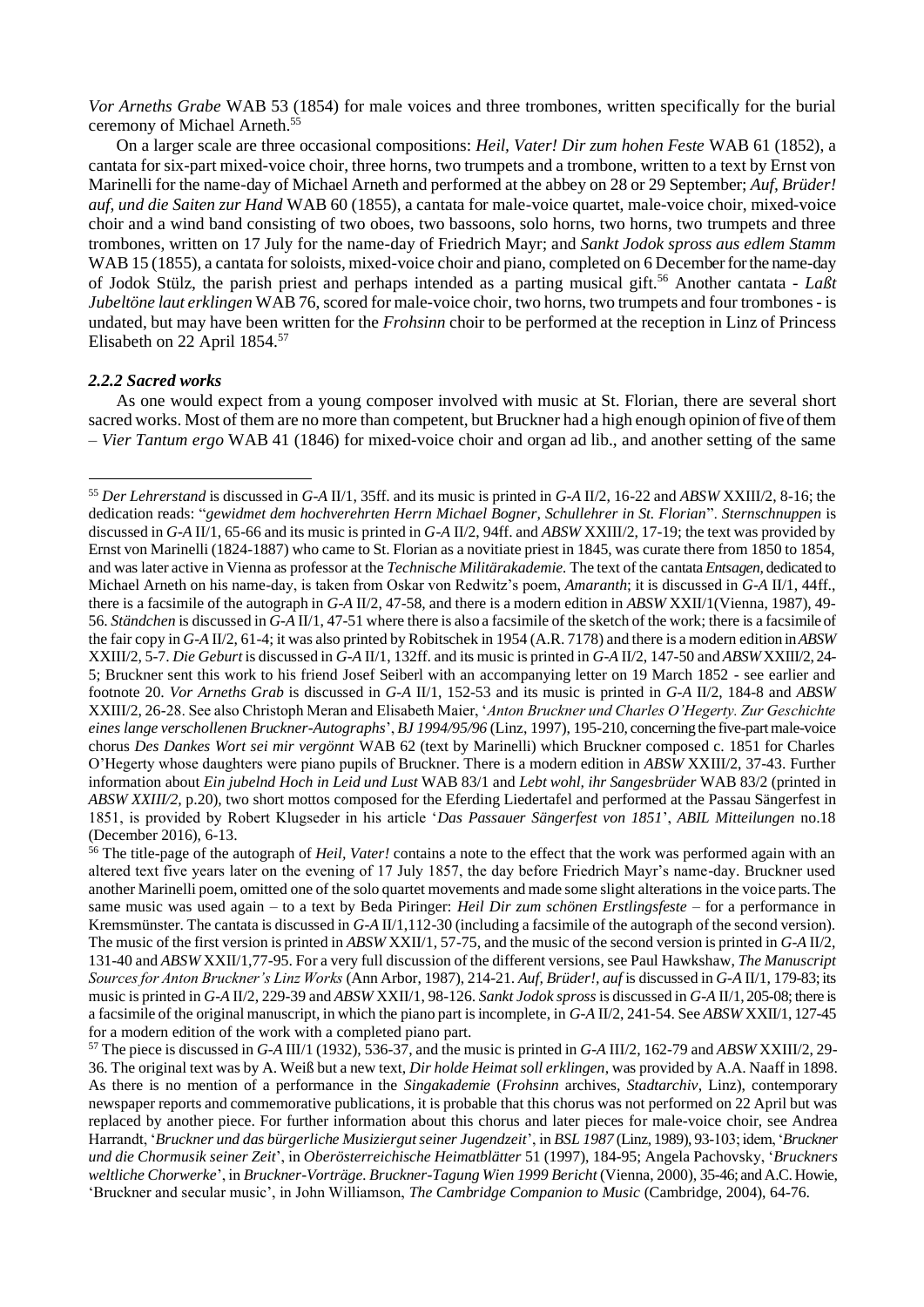text, a *Tantum ergo* in D major WAB 42 (1846) for five-part mixed-voice choir and organ – to revise them in 1888.<sup>58</sup> Yet another setting of the text – a *Tantum ergo* in B flat major WAB 44 (1854 or 1855), scored for mixed-voice choir, two trumpets, violins and organ – has a typically 'busy' string accompaniment but is more adventurous melodically and harmonically.<sup>59</sup> As well as providing a secular piece, *Die Geburt*, in 1852 for his friend Josef Seiberl in Marienkirchen, Bruckner also sent him two *Totenlieder* WAB 47 and 48 for *a cappella* mixed-voice choir. <sup>60</sup> In similar vein, but for the mellow combination of three trombones, are the two *Aequali* WAB 114 and 149, written in January 1847 probably in memory of his aunt, Rosalia Mayrhofer.<sup>61</sup> The longest and most impressive of these short sacred works is undoubtedly the *Libera me* in F minor WAB 22, written in March 1854 for Michael Arneth's funeral service and performed during the benediction after the Requiem Mass. As in the contemporary *Missa solemnis* in B flat minor, the influence of Haydn and Mozart is very much in evidence. 62

On a much more substantial scale are five larger sacred works, the *Requiem* in D minor WAB 39 (1848-49), settings of the *Magnificat* WAB 24 (1852), *Psalm 22* WAB 34 (1852), *Psalm 114* WAB 36 (1852) and the *Missa solemnis* in B flat minor WAB 29 (1854).

The *Requiem*, Bruckner's first composition of any length, was written in memory of his friend Franz Sailer and was first performed at the abbey on 15 September 1849, the first anniversary of Sailer's death. It is scored for four soloists, mixed-voice choir, strings, three trombones and organ continuo.<sup>63</sup> Bruckner's knowledge of the *Requiem* literature in 1848 was almost certainly confined to a few settings of his Austrian predecessors, particularly those of Mozart and Weiß, whose Requiem in E flat had been a favourite of his since his year's stay at Hörsching in the mid-1830s, and probably did not include Cherubini'stwo settings in C minor (1815-16) and D minor (1836) or Berlioz's highly individual and colourful setting (1837). Bruckner's debt to Mozart especially in points of style and structure and in a number of other details becomes evident in any detailed comparison between their works.

Bruckner's setting of the *Magnificat*, scored for soloists, chorus and an orchestra consisting of strings (without violas), two trumpets, timpani and organ continuo, was composed in August 1852 and dedicated to Ignaz Traumihler.<sup>64</sup> The Magnificat, part of the text of the Vespers, has its own traditional plainsong with which

<sup>58</sup> The order of the first four settings of this *Corpus Christi* hymn according to the autograph parts in St. Florian and in Bruckner's 1888 revision is No. 1 in B flat major, No. 2 in A flat major, No. 3 in E flat major and No. 4 in C major. When Groß of Innsbruck published the pieces in 1893, the order was changed to E flat, C, B flat, A flat, and no organ part was provided. The fifth setting was also published by Groß in 1893. On the autograph parts there are some dates of performances at St. Florian, namely 20 January, 7 April and 4 August 1853, and 19 January 1854. The five pieces are discussed in *G-A*  II/1, 52-58, *ABSW* XXI/1,184 and *ABSW* XXI/2, 35-41 and 139-45. There are modern editions of the original versions in *ABSW* XXI/1, 41-51, and of the revised versions in *ABSW* XXI/1, 150-7.

<sup>59</sup> This setting of the *Tantum ergo* is discussed in *G-A* II/1, 212-13, and *ABSW* XXI/2, 55-56. The music is printed in *G-A*  II/2, 255-58 and *ABSW* XXI/1, 68-74. An earlier dating of WAB 44 is mooted by Klaus Petermayr who surmises that this motet may have been performed as part of a New Year's Eve service at St Florian at the end of 1849. See Petermayr, '*Welches Tantum ergo Bruckners erklang zu Silvester 1849?*', in *ABIL Mitteilungen* no.21 (July 2018), 7-9.

<sup>60</sup> These two short funeral pieces are discussed in *G-A* II/1, 131-32, and *ABSW* XXI/2, 47-50; the music is printed in *G-A*  II/2, 141-44 and *ABSW* XXI/1, 56-57. For further information about these two pieces in their historical context, see Klaus Petermayr, '*Anton Bruckners Totenlieder WAB 47 und 48 im volkskundlichen und regionalhistorischen Kontext*', in IBG *Mitteilungsblatt* 91 (December 2018), 5-11.

 $61$  The Equale or Aequale was a short instrumental piece played at funeral services in Austria in the  $18<sup>th</sup>$  and  $19<sup>th</sup>$  centuries. Bruckner's two *Aequal*i are discussed in *G-A* II/1, 63 and *ABSW* XXI/2, 42ff. The first piece is printed in *G-A* II/2, 83; both pieces are printed in *ABSW* XXI/1, 52-53, with the missing bass part of the second provided by Hans Bauernfeind. See also Othmar Wessely, *2 Aequale WAB 114 und 149*, in Uwe Harten (ed.), *Anton Bruckner. Ein Handbuch*, Salzburg-Vienna 1996, 44-45, and Johannes Leopold Mayer, '*Zum Phänomen des Aequale-Blasens*', in *ABIL Mitteilungen* 23/24 (December 2019), 5-7.

<sup>62</sup> The *Libera me* is discussed in *G-A* II/1, 153ff. and *ABSW* XXI/2, 51-55. It was published for the first time by Universal Edition (U.E. 4976) in 1922. There is a modern edition in *ABSW* XXI/1, 58-67.

 $63$  The first detailed discussion of the work can be found in *G-A* II/1, 68-92. The autograph full score (Mus. Hs. 2125 in the *ÖNB*) was completed on 14 March 1849. Various later annotations in the manuscript indicate that Bruckner revised the work during the summer of 1892. In its revised version it was dedicated to Franz Bayer, director of the parish church choir in Steyr who performed it there on 2 December 1895. The *Requiem* was first published by Benno Filser Verlag, Augsburg in 1930. See Leopold Nowak's comments regarding the layout of the score in the foreword to *ABSW* XIV (Vienna, 1966).

<sup>64</sup> The *Magnificat* is discussed in *G-A* II/1,100-03 and by Paul Hawkshaw in the foreword to his edition of the full score, *ABSW* XX/3 (Vienna, 1996). There is also a short score of the work in *G-A* II/2, 99-110. The St. Florian abbey library contains an unsigned and undated set of parts, some written by Bruckner himself, some by an unknown copyist. The dedication date is 15 August 1852.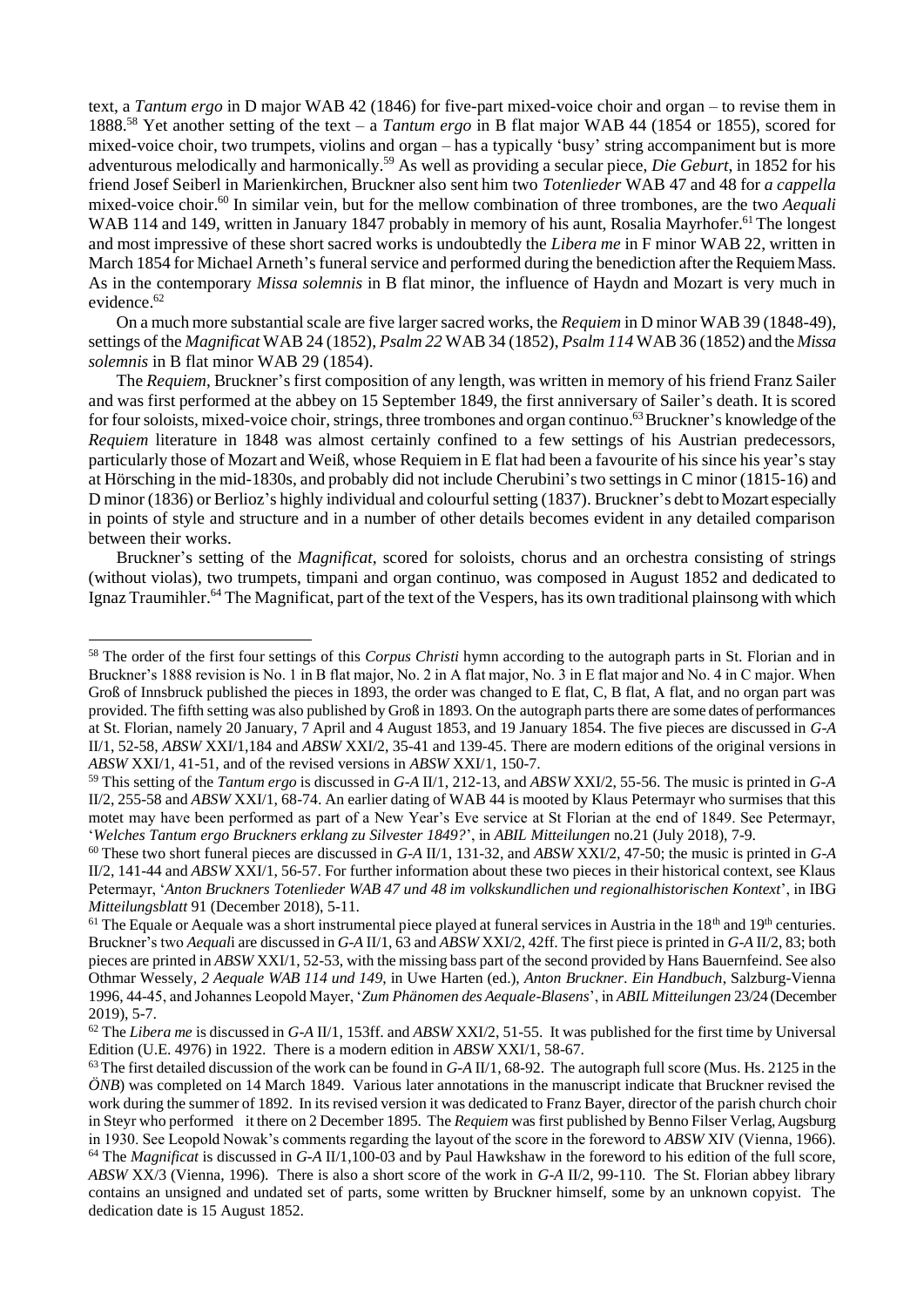Bruckner would undoubtedly have been familiar. We do not know which earlier settings of the text – either as part of the sung Evening Service or as an independent work – Bruckner would have heard or studied, but we can surmise that he had some knowledge of works by Michael Haydn, Mozart and Schubert as well as those of lesser-known provincial composers. As in the *Requiem*, the main influence in this work is Mozart – the Mozart of the Litanies and Vespers.

The texts of Bruckner's five psalm settings are all in the German vernacular. His first two settings in particular – *Psalm 22* and *Psalm 114* – are more in the tradition of the Protestant psalm motets of Mendelssohn than the Catholic psalm motets and psalm cantatas (settings of the Vespers) of eighteenth- and early nineteenthcentury composers. Having already studied Bach's chorale harmonizations, Bruckner was aware of the musical value of the Protestant chorale. In the mid-1840s he copied out Josef Preindl's collection of German church songs 'together with new cadences and introductions, which will be sung by the congregation with organ accompaniment throughout the year at St. Stephen's Cathedral in Vienna.'<sup>65</sup> Both *In jener letzten der Nächte* WAB 17 (c.1848) and *Dir, Herr, dir will ich mich ergeben* WAB 12 (c.1845) for *a cappella* mixed-voice choir are chorale harmonizations, probably the result of his studies with Zenetti.<sup>66</sup> When Bruckner moved to Linz in 1856 he retained his interest in Protestant church music. This is borne out by a letter which Franz Gräflinger, one of the composer's early biographers, received from Josef Hoffmann, choir director of the Lutheran church in Linz from about 1860 to 1876:

... Bruckner was very interested in the chorale '*O Haupt voll Blut und Wunden*', well-known and frequently sung in all Lutheran congregations. On one occasion when I was with him in the organ loft (of the old cathedral) during a service, I had to sing very quietly and in an undertone the first line of this chorale, although it was very well known to him, whereupon he proceeded to make use of these seven notes as the theme of a masterly free fugue which he played as a postlude at the close [of the service].

So that he might hear this chorale sung by the congregation, he asked me once to inform him as soon as I knew that it would be sung in the Lutheran church in Linz. It was not long before I was able to comply with this request and I had hardly finished the opening voluntary on the day in question (it was during Lent) when he came with head bowed - probably so as to draw less attention to himself - through the choir entrance, sat down quite near the organ bench, and listened with the greatest devotion and attention to the congregational singing. He thanked me for my invitation to accompany the singing, but declined. After he had heard four verses of the chorale he expressed his satisfaction with it, and said, 'Ah, that is beautiful'. He then left the church just as discreetly and imperceptibly as he had entered it.<sup>67</sup>

There is a direct quotation from '*O Haupt voll Blut und Wunden*' in the semi-sacred cantata *Entsagen* WAB 14 (c.1851).<sup>68</sup>

Bruckner's setting of *Psalm 22* WAB 34 is scored for four-part mixed-voice choir and piano and was composed presumably for private performance at St. Florian. It is quite clear that Bruckner was acquainted with the fine setting of the same text (Psalm 23 in the Lutheran translation and the Authorized Version of the bible) by Schubert, *Gott ist mein Hirt* D.706 (1820) for female voices and piano. There are several similarities in the piano writing.<sup>69</sup> The contemporary *Psalm 114* WAB 36, scored for five-part mixed-voice choir (SAATB) and three

<sup>65</sup> Josef Preindl (1756-1823) was associate music director at St. Stephen's, Vienna from the early 1790s until his death. <sup>66</sup> *In jener letzten der Nächte* is a Maundy Thursday setting. It is discussed in *G-A* II/1, 94 and *ABSW* XXI/2, 44-47; the piece is printed in *G-A* II/2, 97-98 and *ABSW* XXI/1, 54-55. See also Elisabeth Maier, '*Bruckner's Passionlied "In jener letzten der Nächte (WAB 17)"*', in IBG *Mitteilungsblatt* 82 (June 2014), 5-9. The autograph of *Dir, Herr, dir will ich mich ergeben* contains corrections made by Josef Pfeiffer, the organist of Seitenstetten abbey who provided Bruckner with a testimonial in 1848; see earlier and footnote 15. The piece is discussed in *G-A* II/1, 110, *ABSW* XXI/1, 184 and *ABSW*  XXI/2, 31-32; it is printed in *G-A* II/2, 114-15 and *ABSW* XXI/1, 37.

<sup>67</sup> *GrBL*, 96. This anecdote was later corroborated by Hoffmann's daughter, Berta. See Hubert Taferner, '*Eine unbekannte Bruckner-Anekdote*', in *ABIL Mitteilungen* no.17 (June 2016), 20.

<sup>68</sup> See earlier and footnote 55.

 $69$  Bruckner's setting of this Psalm remained unknown until 1921 when it was 'discovered' in St. Florian by Franz Müller. Its first 'modern' performance took place at the abbey on 11 October 1921, the 25<sup>th</sup> anniversary of Bruckner's death. Bruckner used the German translation by Allioli in the third edition of his 'The Scriptures according to the Old and New Testaments' (Landshut, 1838); there is a copy in the St. Florian library. For further discussion, see *G-A* II/1, pp.106ff., Paul Hawkshaw's foreword to his edition of the work, *ABSW* XX/2 (Vienna, 1997), and Hermann Jung, '*Zu den*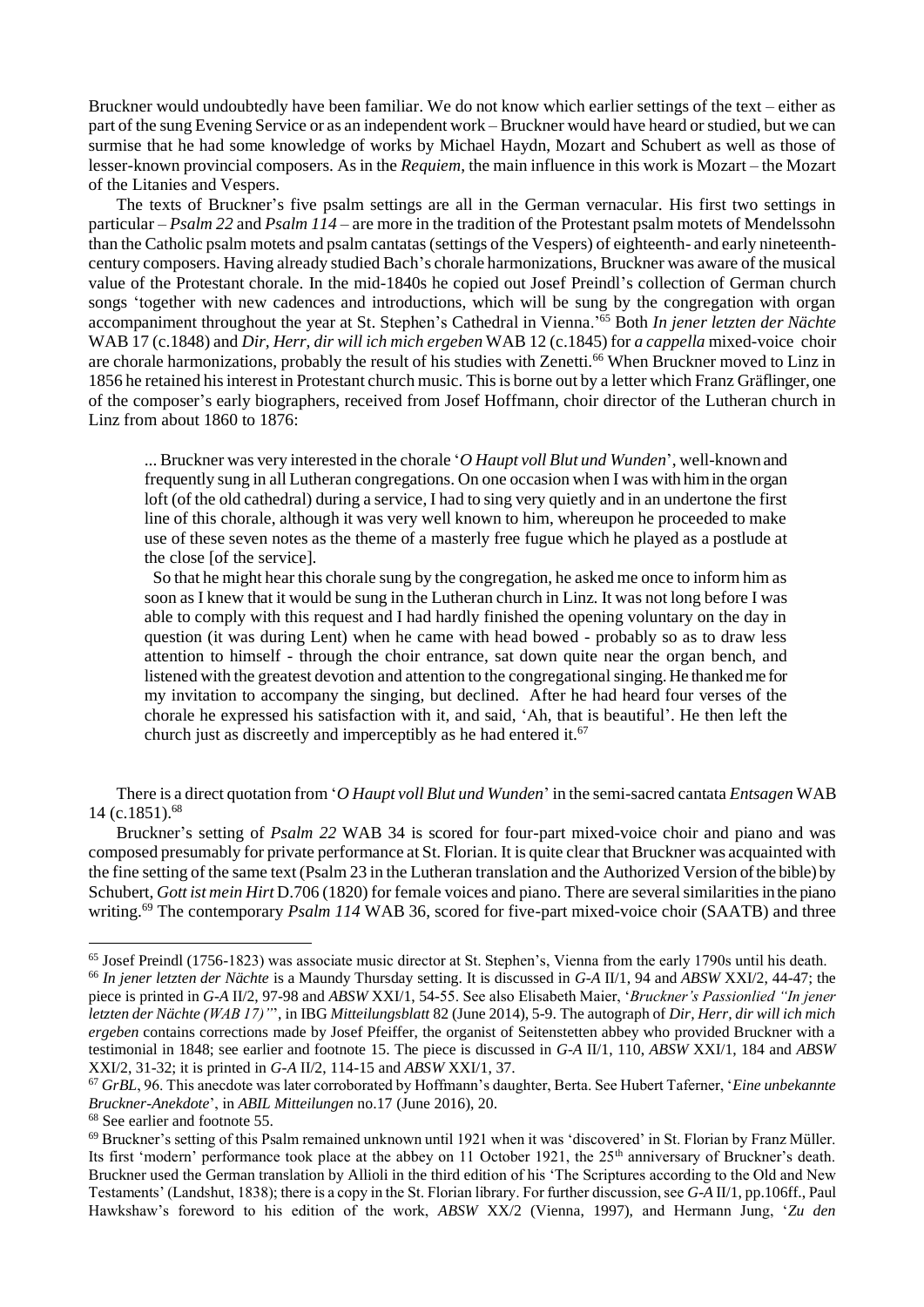trombones, was dedicated to Ignaz Aßmayr and sent to him with an accompanying letter. The text is equivalent to verses 1-9 of Psalm 116 in the Lutheran translation and Authorized Version. One can discern Mendelssohnian influences in several places, but Bruckner was being unduly modest when he described the work as a 'weak attempt' in his dedication to Aßmayr.<sup>70</sup>

The *Missa solemnis* in B flat minor WAB 29, scored for soloists, mixed-voice choir and an orchestra consisting of two oboes, two bassoons, two horns, two trumpets, three trombones, timpani, strings and organ continuo, is the crowning achievement of Bruckner's years at St. Florian and, in Leopold Nowak's words, a '*summa musices*' of the first thirty years of his life.<sup>71</sup> Sketches of two *Kyrie* movements, a *Kyrie* in G minor WAB 140 and a *Kyrie* in E flat major WAB 139, both undated but probably written in the mid- to late-1840s, reveal that Bruckner had already been contemplating a larger-scale setting of the Mass. The latter, a 58-bar fragment scored for mixed-voice choir, two oboes, three trombones, strings and organ continuo, is fairly ambitious in scope but can hardly be regarded as a preparation for the *Missa solemnis*. 72

#### *2.2.3 Songs and instrumental pieces*

Of the secular songs of the period only one has survived in complete form. The voice part of *Mild wie Bäche* WAB 138 (c.1845) is complete but the piano part is sketched in only a few places. In *Wie des Bächleins Silberquelle* (*Duetto*) WAB 137 (c.1845) for two sopranos and piano, the voice parts are again complete but there is no piano accompaniment apart from a few bass notes. The Mendelssohnian *Frühlingslied*WAB 68 (1851) was dedicated to Aloisia, Michael Bogner's daughter, described by Bruckner as a 'blossoming spring rose.'<sup>73</sup>

 The two solo piano pieces, also dedicated to Aloisia, are a *Lancier-Quadrille* WAB 120 (c.1850) and a *Steiermärker* WAB 122 (c.1850). The former is in four movements, and Bruckner makes use of themes from Lortzing's operas *Der Wildschütz* and *Zar und Zimmermann* which were performed in Linz several times during the 1840s. The *Steiermärker*is a kind of stylized Ländler in A-B-C-A form. <sup>74</sup>The *Drei kleine Vortragsstücke* for

*Psalmvertonungen Bruckners*', in *Bruckner Vorträge 2006 Bericht: Anton Bruckner. Die geistliche Musik* (Vienna 2007), 65-77. There is a facsimile of the original autograph in *G-A* II/2, 119-30.

 $^{70}$  See earlier and footnote 22 for details of Bruckner's letter to Aßmayr. The first performance of this Psalm was a private one, in the music room of the abbey, probably in July 1852. Göllerich conducted the first public performance of the work in Linz in April 1906. The autograph score is in St. Florian, and the dedication copy sent to Aßmayr, which was not found until 1921, is privately owned. For further discussion, see *G-A* II/1, 136-42 and Paul Hawkshaw's foreword to his edition of the score, *ABSW* XX/1 (Vienna, 1997); there is a facsimile of the autograph in *G-A* II/2, 152-77. See also Paul Hawkshaw, '*Bruckners Psalmen*' in *Bruckner-Vorträge, Bruckner-Tagung Wien 1999 Bericht* (Vienna, 2000), 7-19, for further information about Bruckner's psalm settings, and Helmut Schmidinger, '*Ich glaube, darum rede ich. Kompositorische Kontexte zu Anton Bruckners Psalm 114 (WAB 36)*', in *ABIL Mitteilungen* no.14 (December 2014), 18-21.

<sup>71</sup> From the foreword to Nowak's edition of the full score, *ABSW* XV (Vienna, 1975). According to Bruckner's own insertion at the end of the dedication score for Mayr, the work was completed on 8 August 1854 'at midnight'. The parts for the first performance were copied between 24 August and 4 September by Franz Schimatschek from Linz whom Bruckner used frequently in later years to copy scores and parts. For further discussion, see *G-A* II/1,155-77, Nowak's foreword and the *Revisionsbericht* of *ABSW* XV (Vienna, 1977) in which Robert Haas's earlier revision report of the Mass in the old Complete Edition (Vienna, 1930) is updated, corrected and amplified by Nowak. There is a facsimile of the original dedication score in *G-A* II/2, 189-228.

<sup>72</sup> The *Kyrie* in G minor is discussed in *G-A* II/1, 63, *ABSW* XXI/1, 186, and *ABSW* XXI/2, 163. There is a facsimile of the original manuscript in *G-A* II/2, 84-85 and a realization in *ABSW* XXI/1,172. The *Kyrie* in E flat major is discussed in *G-A*  II/1, 63-64, *ABSW* XXI/1,186, and *ABSW* XXI/2, 164-67. There is a facsimile of the original manuscript in *G-A* II/2, pp.86- 93 and a realization in *ABSW* XXI/1, 173-78.

<sup>73</sup> Bruckner probably intended to dedicate both *Mild wie Bäche* and *Wie des Bächleins Silberquelle* to Michael Arneth who was no doubt the 'Vater' mentioned in the text of the former. The text of the latter is the same as that of *Ständchen* WAB 84 for male-voice quartet. The author of the poems is unknown but was possibly Ernst Marinelli. The autograph sketch material is in St. Florian and the *Stadtmuseum*, Wels. *Mild wie Bäche* and *Wie des Bächleins Silberquelle* are discussed in *G-A* II/1, 46-47 and 51 and by Angela Pachovsky in her edition of the *Lieder für Gesang und Klavier*, *ABSW* XXIII/1 (Vienna, 1997), foreword and *Revisionsbericht*. There are facsimiles of the sketches of both pieces in *G-A* II/2, 59-60 and 65-66. and transcriptions of the music in *ABSW* XXIII/1, 30ff. *Frühlingslied*, written for Aloisia Bogner (1836-92), is a setting of a poem by Heinrich Heine. The autograph fair copy can be found in the library of the *Oberösterreichisches Landesmuseum*, Linz. For further information, see *G-A* II/1, 41ff. (including a facsimile of the original manuscript) and *ABSW* XXIII/1, foreword and *Revisionsbericht*, 33; the music is printed in *G-A* II/2, 44ff. and *ABSW* XXIII/1, 1f.

<sup>74</sup> These two pieces are discussed in *G-A* II/1, 39-42 and by Walburga Litschauer in *Anton Bruckner. Werke für Klavier zu zwei Händen*, *ABSW* XII/2 (Vienna, 1988/2000), foreword and *Revisionsbericht*, 36-37, and her article '*Bruckner und das romantische Klavierstück*', in *BSL 1987* (Linz, 1989), 105-10. They are printed in *ABSW* XII/2, 1-11. See also Klaus Petermayr, '*"Dirndl merk dir den Bam". Zur Verwendung eines Volksliedes in Bruckners "Steiermärker"*', in *BJ 2001-2005* (Vienna, 2006), 293-96, for a discussion of the Styrian folksong which was probably the inspiration for Bruckner's piece, as